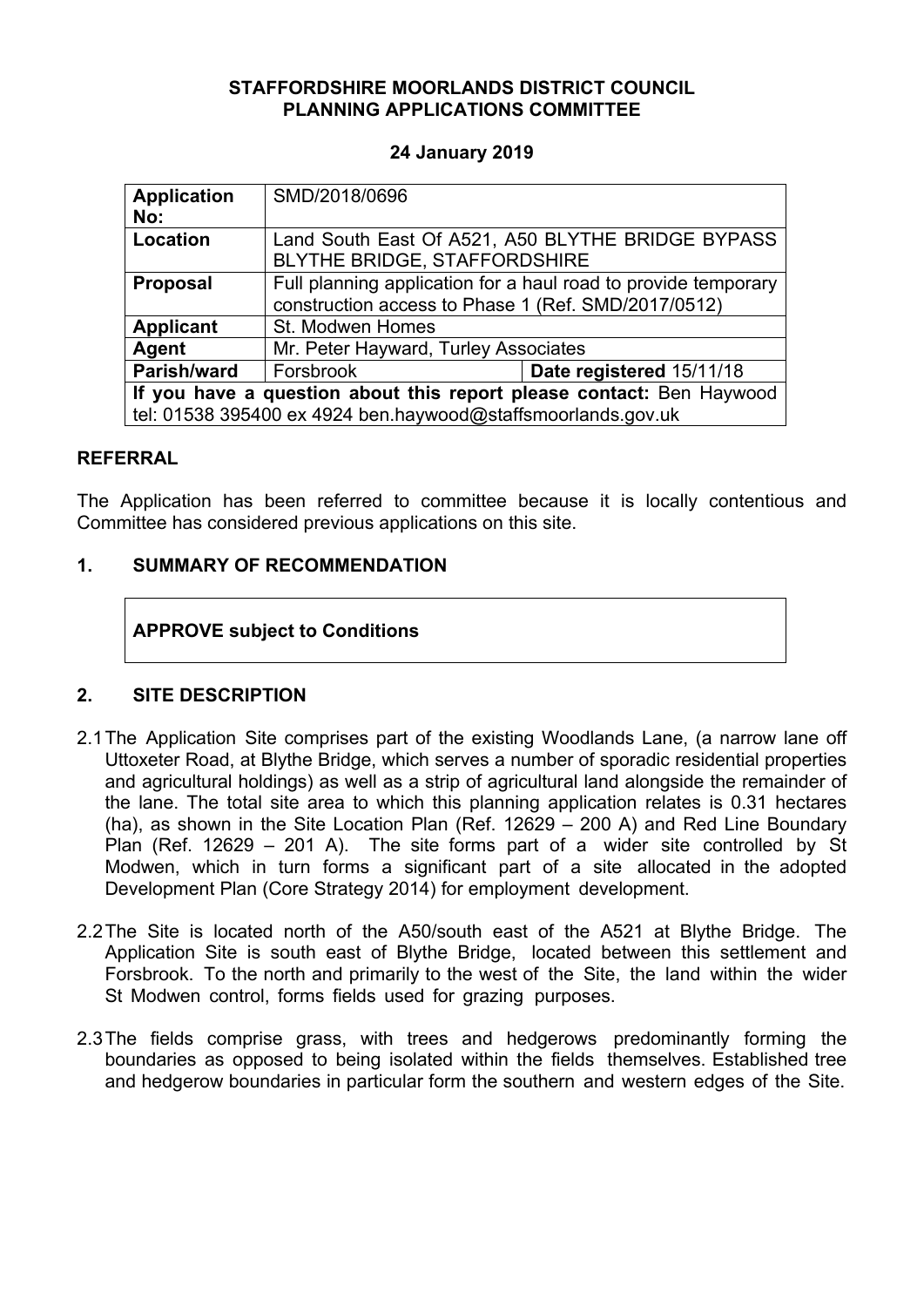#### 2.4**DETAILS OF PROPOSAL**

- 2.5Full planning permission is sought for a haul road to provide temporary construction access into Phase 1 (App Ref. SMD/2017/0512) at 'Land South East of the A521 Uttoxeter Road', otherwise known as Blythe Vale.
- 2.6A full planning application was approved on 10/05/2018 (App Ref. SMD/2017/0512). The planning permission was for residential development under the following description of development: *'Detailed Planning Application for the development of 118 dwellings (Use Class C3), new access and internal roads for vehicles, pedestrian and cycle linkages; car and cycle parking; associated play and open space, landscaping, ecological habitats; sustainable drainage measures, earthworks and all ancillary enabling works including the demolition of building and structures.'*
- 2.7Following this, a Reserved Matters planning application relating to 'Phase 2' of planning permission Ref: 11/00405/REM1MJ was approved on 17/10/2018 (App Ref. SMD/2018/0443). The planning permission was for an access road and associated infrastructure under the following description of development: *'Reserved Matters application for the Phase 2 Access Road and associated infrastructure, including drainage to the road, tree removal, levels, landscaping, safeguarding area over the A50 and Great Crested Newt mitigation, pursuant to planning application Ref. 11/00405/REM1MJ (SMD/2011/0304).'* 2
- 2.8Neither scheme has yet commenced development. Access to the site to commence construction has been intended to be achieved via the junction of the Phase 1 access road and the Uttoxeter Road (A521). This access would then go on to serve the residential development. Whilst planning permission has been granted, the process of the S278 Agreement with Staffordshire County Council as Highway Authority is still underway**.**
- 2.9St Modwen Homes wish to commence work on site as soon as possible in order to deliver the 118 dwellings permitted under Phase 1 (App Ref. SMD/2017/0512). The S278 agreement will allow for works to be undertaken within the public highway. However, the timescales in reaching this agreement can be relatively lengthy; and therefore to ensure that the delivery of new homes within the site can be commenced consecutively, St Modwen seek to secure planning permission for a temporary haul road access that will allow construction traffic to enter the site until such a time as the access work subject to the S278 process are approved.
- 2.10 The delivery of a temporary haul road will allow the construction of residential development to commence, as permitted under application Ref. SMD/2017/0512. This haul road will be in place until such a time that the S278 agreement is complete. Access can then be achieved via the original access permitted under. SMD/2017/051.2
- 2.11 As shown in the General Arrangement Plan and Construction Details Drawing (12629 202 C), the proposed temporary haul road will be routed from an entry off Uttoxeter Road to the northeast, along the existing Woodlands Lane for a short length, before heading directly southwest on a new track across the field towards the east corner of the Phase 1 site. The existing section of Woodlands Lane to which this application relates will be operated by way of a manned "stop" signed system, giving priority to pedestrians. Where the haul road exits Woodlands Lane and enters the neighbouring field at Point B, and where the haul road enters the Phase 1 residential site at Point A, manually operated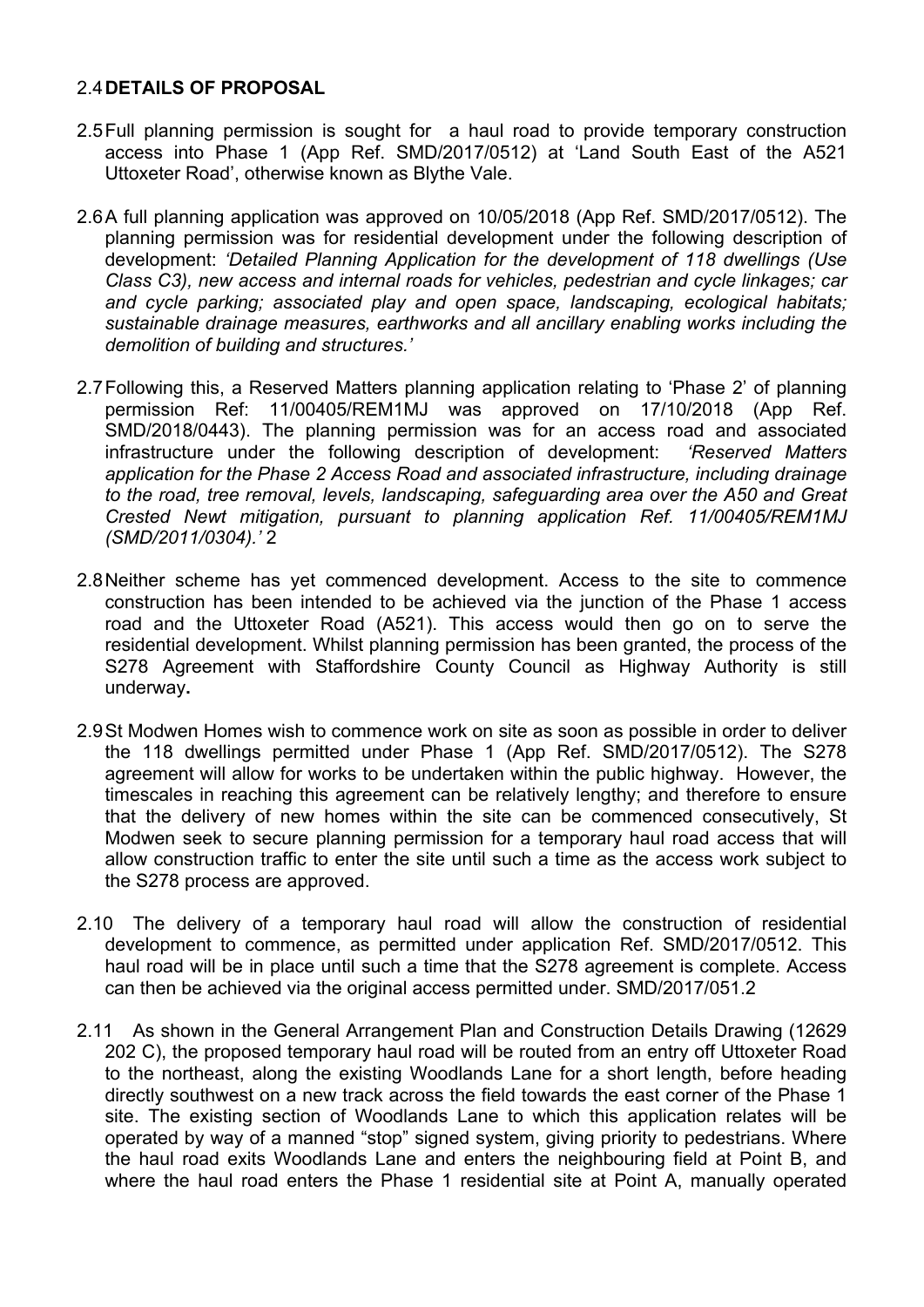vehicle barriers, "stop" signs and radio communication between the two points will be in place. The haul road along the existing Woodlands Lane will prioritise vehicles heading southeast from Uttoxeter Road into the Site. Two passing places will be provided for vehicles along the proposed new haul road section.

- 2.12 The character of the haul road will comprise a 4.0m width, with passing points of a 7.0m width, as shown in the General Arrangement Plan and Construction Details (Ref. 12629 – 202C). Following the proposed temporary works, and once this access road is no longer required, the condition of Woodlands Lane will be returned to its former condition, as stated in the Site Traffic Management Plan (Ref. 12629 – 204 A). The gate currently in place at Point B will also be replaced with a gate that provides access for those with limited mobility.
- 2.13 The Section 278 Agreement, pertaining the site access off Uttoxeter Road approved under App Ref. SMD/2017/0512, is on course to be agreed by the end of February 2019. The Section 38 Agreement will then be sought over the months following this for the adoption of the approved estate roads. Given these timescales, the developer would ideally look for the temporary haul road to be in place for a minimal 12 month period, plus a further 6 months to allow for removal and restoration works to be completed. This should allow enough time for the S278 agreement to be reached, and for the construction of the site access approved under App Ref. SMD/2017/0512.

### **4. RELEVANT PLANNING HISTORY**

- SM.97-0216 Premium Employment Site Development 30th July 1997
- 03/00498/FUL MJ Variation of Condition 2(a) (b) (ii) of SM97-0216 to extend time limit. 15th July 2003
- 06/00984/FUL Variation of Condition 1 attached to planning permission 03/00498/FUL\_MJ dated 15th July 2003 to extend time period in which to submit reserved matters by a further 5 years to 15th July 2013. - 17th October 2006
- 01/00125/REM Provision of access to phase 1 development of employment site. 3rd April 2007
- 07/01532/REM\_MJ Development of commercial site of phase 1 for Class B1 use. 29th April 2008
- 11/00405/REM New Planning Permission to replace extant Planning Permission 06/00984/FUL, pursuant to the original Outline Planning Permission SM.97- 0216 for a Premium Employment Site on land adjoining A50(T), Blythe Bridge, in order to extend the time for submission of reserved matters by 5 years to the 15th July 2018 and the implementation of the planning permission by 5 years to 15th July 2021.-9th August 2011
- SMD/2017/0512 'Detailed Planning Application for the development of 118 dwellings (Use Class C3), new access and internal roads for vehicles, pedestrian and cycle linkages; car and cycle parking; associated play and open space, landscaping, ecological habitats; sustainable drainage measures, earthworks and all ancillary enabling works including the demolition of building and structures.' - Approved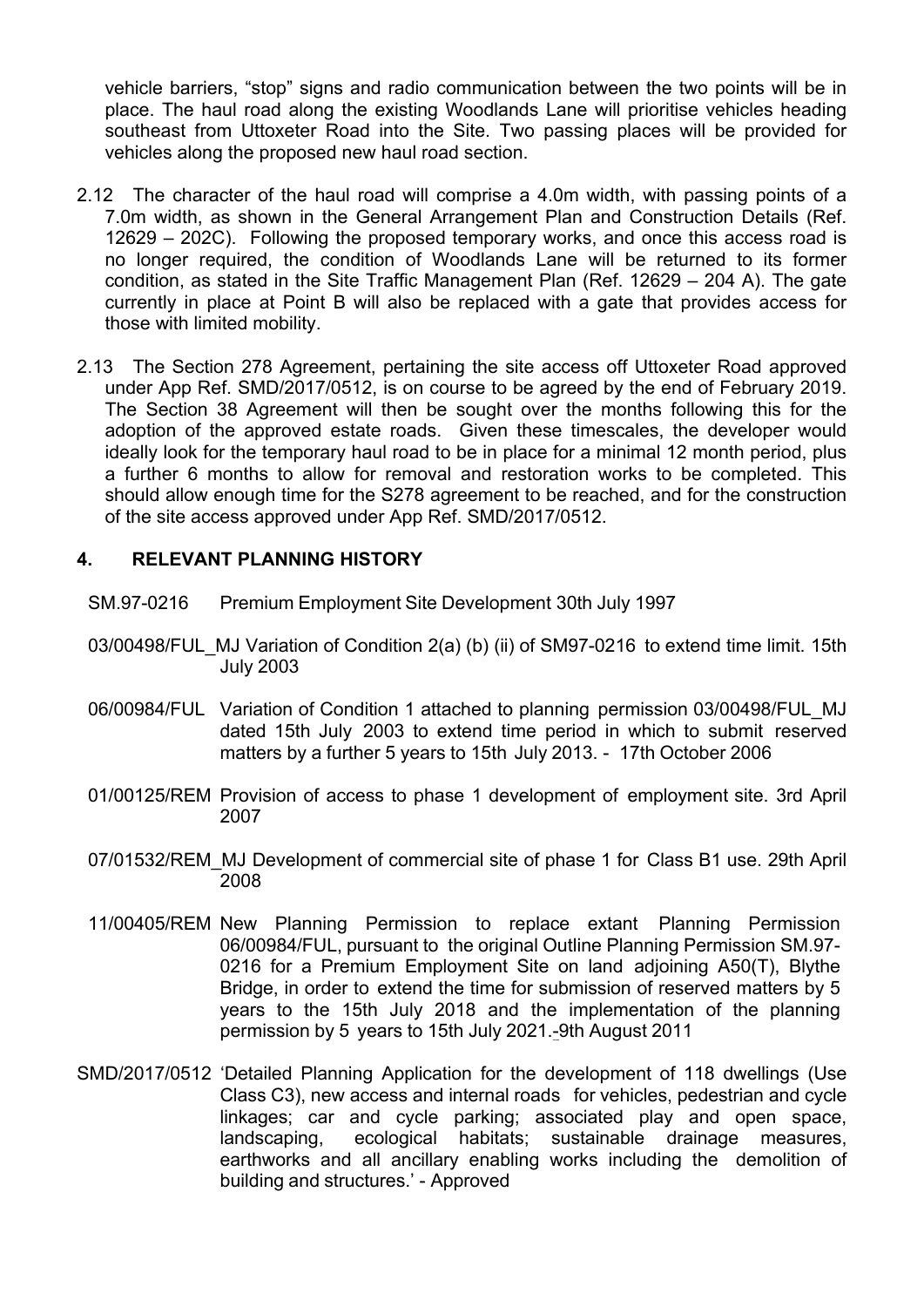SMD/2018/0443Reserved matters application for the phase 2 access road and associated infrastructure including drainage to serve the road, tree removal, levels, landscaping, safeguarding area, great crested newt mitigation pursuant to planning application 11/00405/REM – Approved

## **5. PLANNING POLICIES**

- 5.1 The Development Plan comprises of:
	- Staffordshire Moorlands Local Plan (Adopted 1998)
	- The Staffordshire Moorlands Local Development NPPF Core Strategy (Adopted March 2014)
	- The Minerals Local Plan (Adopted December 1999) Saved Policies 2007
	- Staffordshire & Stoke-in-Trent Joint Waste Core Strategy (Adopted March 2013)

## Staffordshire Moorlands Local Plan (1998)

5.2 Development boundaries within the 1998 Adopted Local Plan are still in force until such time as they are reviewed and adopted through the site allocations process.

### Adopted Staffordshire Moorlands Local Development Framework (LDF) (26th March 2014)

5.3 The Staffordshire Moorlands Local Development Framework (LDF) is a District wide development plan which replaces the Staffordshire Moorlands Local Plan to provide a framework for delivering development up to 2026. The Core Strategy is the key LDF document. It is a strategic District wide plan which influences how and where the Staffordshire Moorlands will develop in the future. It sets out what the Council would like to achieve in each of the main towns and the rural areas outside of the Peak District National Park. The Core Strategy provides the framework for future LDF documents which will then identify specific sites for development in the District (Site Allocations Development Plan Document) and provides detailed guidance to supplement the policies (Supplementary Planning Guidance).

5.4 The following CS (Core Strategy) policies are relevant to the application:-

- **SS1 Development Principles**
- SS1a Presumption in Favour of Sustainable Development
- **SS6c Other Rural Areas Area Strategy**
- **SS8 Blythe Bridge Regional Investment Site**
- E2 Employment Sites
- SD4 Pollution and Flood Risk
- DC1 Design Considerations
- DC2 The Historic Environment
- DC3 Landscape and Settlement Setting
- C1 Creating Sustainable Communities
- C2 Sport, Recreation and Open Space
- NE1 Biodiversity and Geological Resources
- T1 Development and Sustainable Transport
- T2 Other Sustainable Transport Measures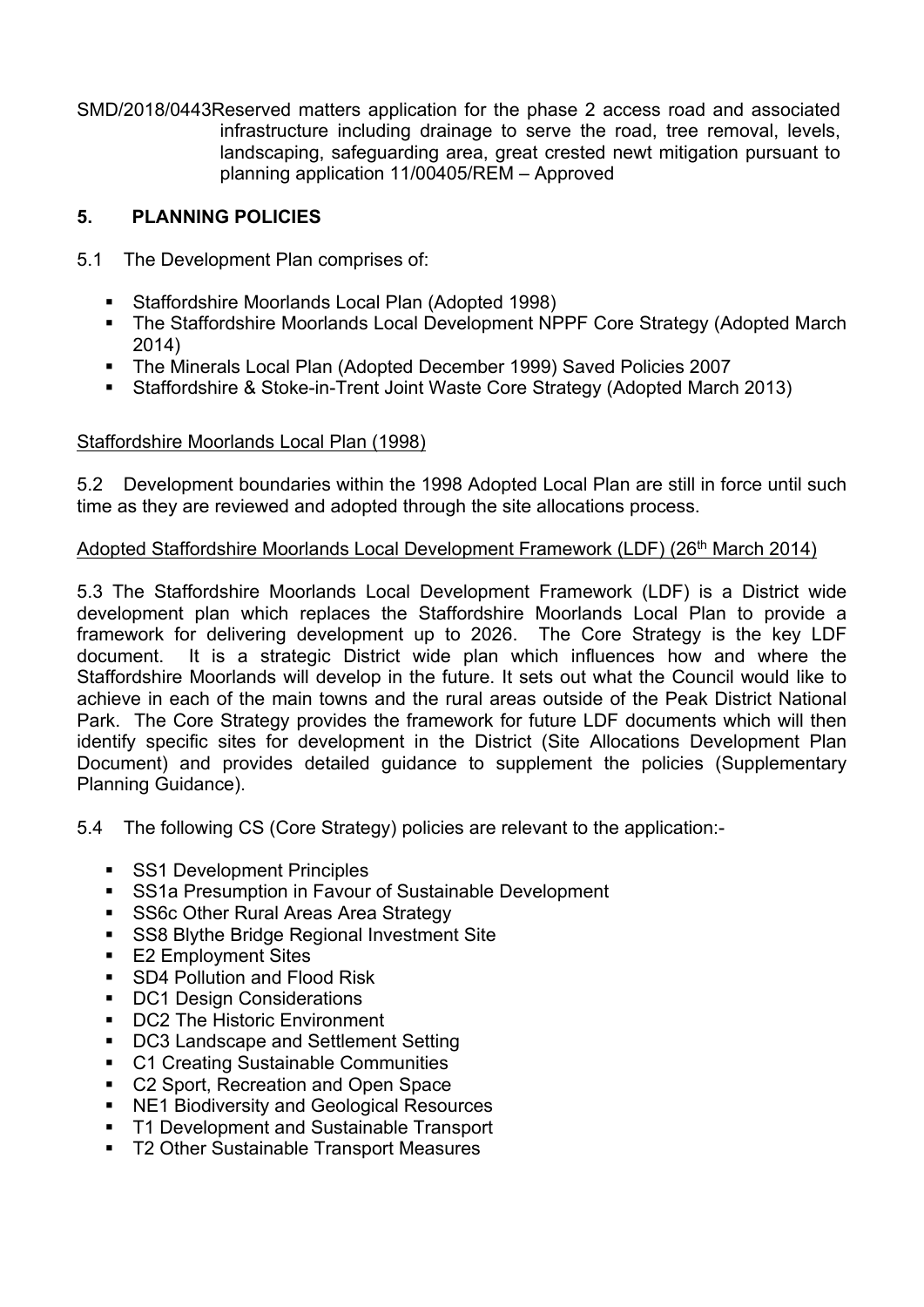*Supplementary Planning Guidance (SPG)*

Developer/Landowner Contributions SPG (2004)

*National Planning Policy NPPF 2018*

*National Planning Policy Guidance*

# Emerging Staffordshire Moorlands Local Plan

## *National Policy Guidance*

5.5 Paragraph 48 of the newly adopted NPPF states that:

*"…decision-takers may also give weight to relevant policies in emerging plans according to:*

- *the stage of preparation of the emerging plan (the more advanced the preparation, the greater the weight that may be given);*
- *the extent to which there are unresolved objections to relevant policies (the less significant the unresolved objections, the greater the weight that may be given); and*
- *the degree of consistency of the relevant policies in the emerging plan to the policies in this Framework (the closer the policies in the emerging plan to the policies in the Framework, the greater the weight that may be given).*

## *Local Plan process*

5.6 The Council agreed to publish the Local Plan Submission Version for representations in February 2018. At this point, the Council agreed that the Local Plan was "sound". Formal representations were then invited from residents, businesses and other stakeholders to provide them with the opportunity to support or challenge the soundness or legal compliance of the Local Plan. This stage in the process followed three previous public consultations since 2015 which had informed the preparation of the Local Plan alongside a comprehensive evidence base.

5.7 In June 2018, the Council subsequently agreed to submit the Local Plan Submission Version to the Secretary of State for examination. An examination in public will now be held this Autumn in order to determine whether the Local Plan is sound and legally compliant. Subject to the findings of the appointed inspector, the Local Plan is expected to be adopted in the Spring of 2019. At his point, it will supersede the adopted Core Strategy and become part of the statutory development plan for the District.

5.8 In this context, the Council's position on the weight to be given to the policies contained in the Local Plan Submission Version in terms of the three criteria set out in Paragraph 48 of the NPPF is as follows:

- The stage of preparation the Local Plan is now at an advanced stage of preparation as the Council has submitted it to the SoS for examination
- The extent to which there are unresolved objections to relevant policies this varies depending on the policy in question. The Officer Comments section of this report identifies the level of outstanding objections to each policy and recommends the amount of weight to be given to them at this stage in the process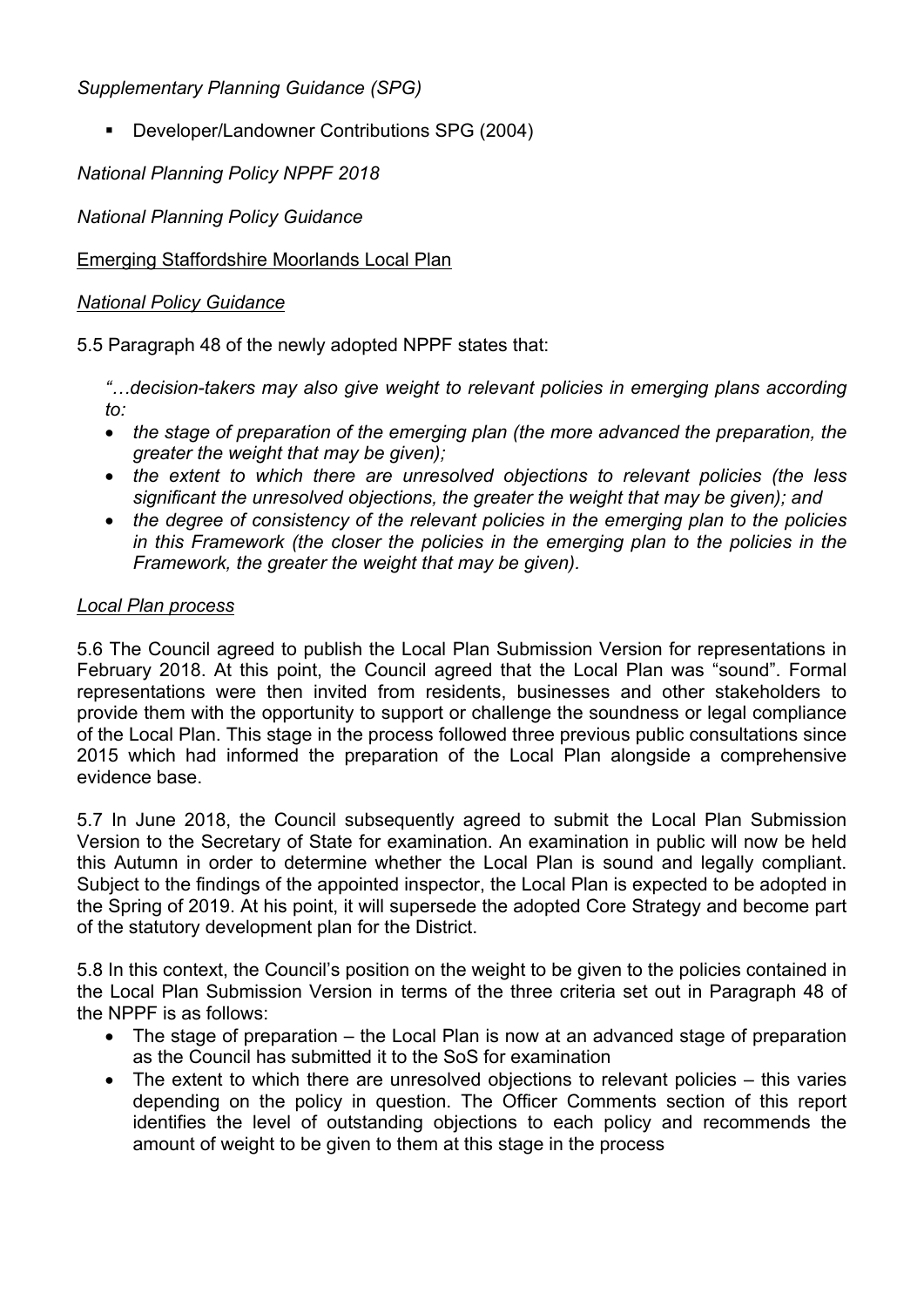• The degree of consistency of policies with the NPPF – given that the Council has submitted a Local Plan that it considers to be sound, all policies are deemed to be consistent with the NPPF.

## *Emerging Policies*

5.9 The following policies are considered to be relevant to this application:

- Policy SS1 Development Principles
- Policy 1a Presumption in favour of sustainable development
- SS2 Settlement Hierarchy
- SS9 Smaller Villages Strategy
- SS10 Other Rural Areas Strategy
- Policy H1 New Housing Development
- Policy DC2 Historic Environment
- Policies H2 and DSR1, 'Blythe Vale'.

## **6. CONSULTATIONS CARRIED OUT**

The public consultation period ended on 19/12/2018

### **Forsbrook Parish Council**

No comments

### **Draycott Parish Council**

No comments received at the time of report preparation

## **Lead Local Flood Authority**

Having checked our mapping, we can confirm that the haul road location is not within the uFMfSW 1 in 100 year outline and there are no recorded flooding hotspots within 20m or records of Ordinary Watercourses within 5m.

### **Highways**

There are no objections on Highway grounds to the proposed development subject to the following conditions being included on any approval:-

- Before the proposed development is brought into use, details shall be first submitted to and approved in writing by the Local Planning Authority indicating wheel wash facilities and provision of road sweeper. The wheel wash facility and road sweeper shall thereafter be provided in accordance with the approved details and retained for the life of the haul road.
- REASON To comply with NPPF Paragraph 108; to comply with SMDC Core Strategy Policy DC1; in the interests of highway safety.

NOTES TO PLANNING OFFICER: Woodlands Lane s a private road. The applicant should ensure they have appropriate rights and permissions to construct the haul road and use Woodlands Lane as access Drawing 12629 202 C refers to reinstatement of damage caused to Woodlands Lane. This should be done, with agreement of the owner/s of Woodlands Lane.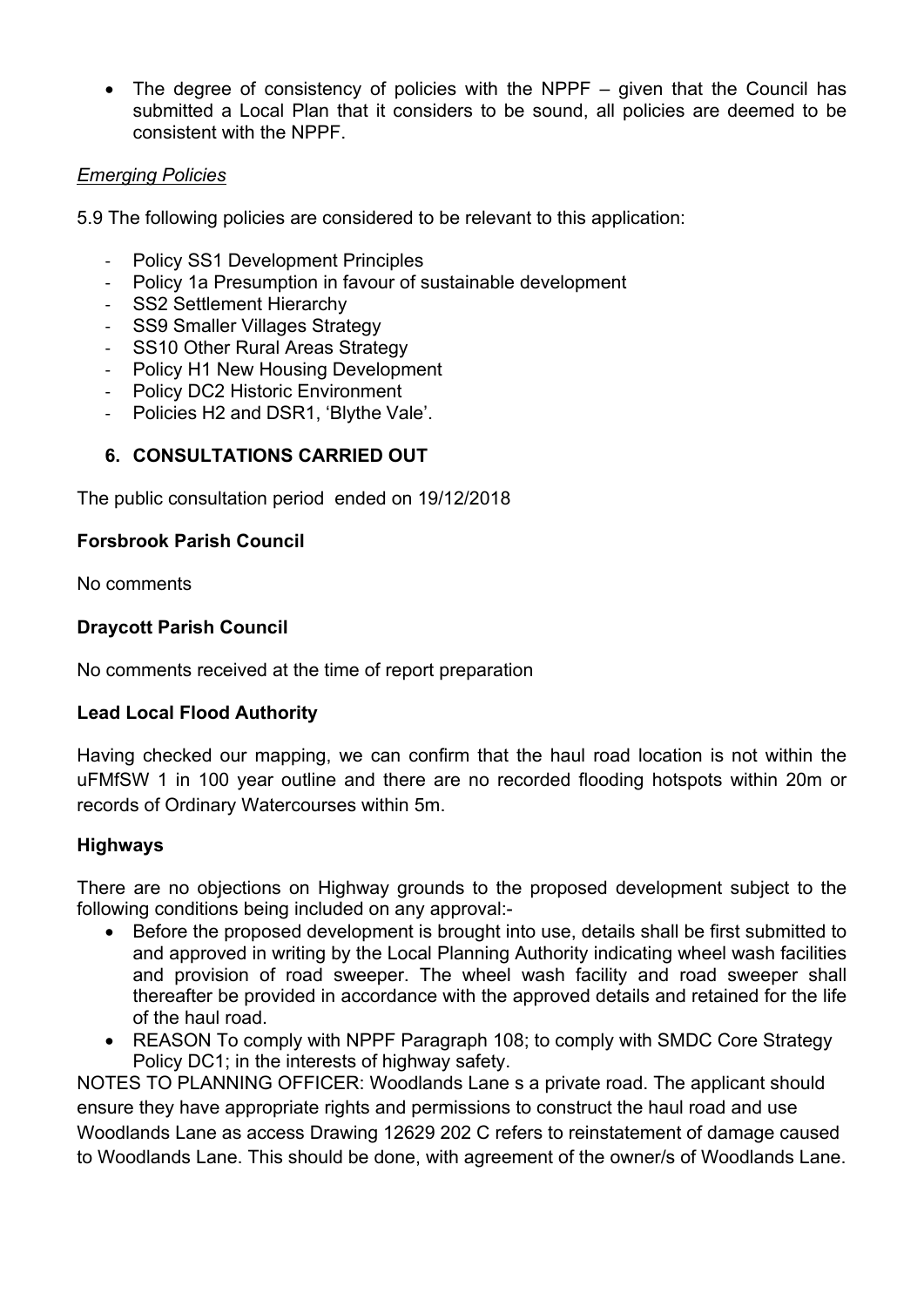# **Ecology**

No comments received at the time of report preparation

## **Tree Officer**

No comments received at the time of report preparation

## **Archaeology**

No comments received at the time of report preparation

### **Public Rights of Way**

- On document "[1] 12629 202A Haul Road for Phase 1 General Arrangement Plan & Construction Details-202", the application recognises Public Footpath No. 6 Forsbrook Parish which runs from north east to south west.
- The attention of the applicant should be drawn to the existence of the path and to the requirement that any planning permission given does not construe the right to divert, extinguish or obstruct any part of the public path. If the path does need diverting as part of these proposals the applicant would need to apply to Staffordshire Moorlands District Council under section 257 of the Town and Country Planning Act 1990 to divert the footpath to allow the development to commence. The applicants should be reminded that the granting of planning permission does not constitute authority for interference with the right of way or its closure or diversion. For further information the applicant should be advised to read section 7 of DEFRA's Rights of Way Circular (1/09).
- It is important that users of the path are still able to exercise their public rights safely and that the path is reinstated if any damage to the surface occurs as a result of the proposed development. The surface of the footpath must be kept in a state of repair such that the public right to use it can be exercised safely and at all times. Heavy vehicular use can cause the way to become unsuitable for use and in some instances dangerous. Some attention needs to be drawn to this and that surface works may be required. The use by private vehicles is subject to, and subordinate to, the public's right, in other words, pedestrians have a public right and vehicles need to give way to them not the other way around. The County Council are only responsible for the maintenance of this route commensurate with its status as public footpath. If the footpath becomes damaged as a result of vehicular use we reserve the right to take legal action against property owners to request the reinstatement of the path.
- The County Council has not received any application under Section 53 of the Wildlife and Countryside Act 1981 to add or modify the Definitive Map of Public Rights of Way, which affects the land in question. It should be noted, however, that this does not preclude the possibility of the existence of a right of way at common law, or by virtue of a presumed dedication under Section 31 of the Highways Act 1980. It may, therefore, be necessary to make further local enquiries and seek legal advice in respect of any physically evident route affecting the land, or the apparent exercise of a right of way by members of the public.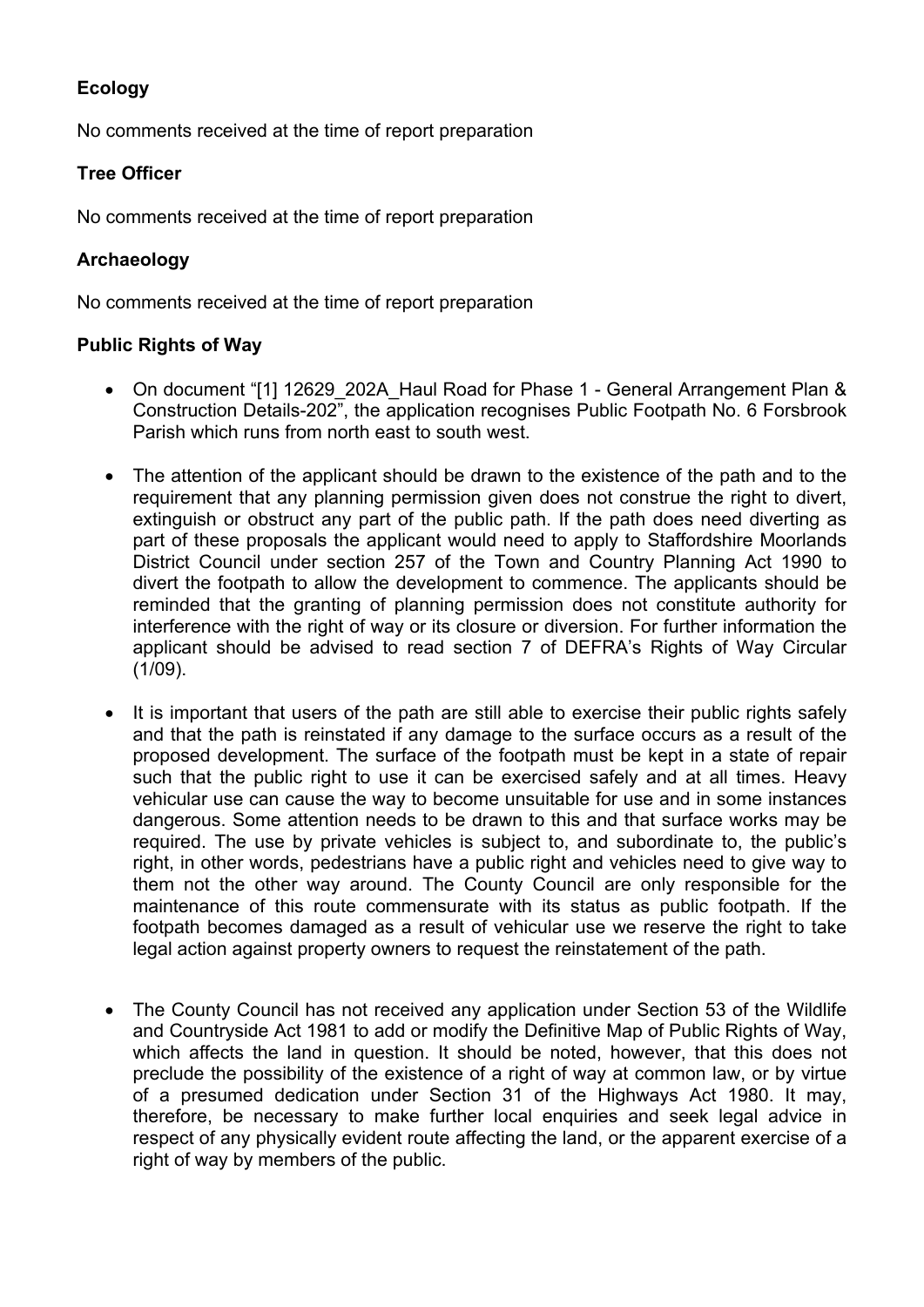## **Environmental Health**

- No objections
- The following comments were made with regard to Construction for the main development (Ref. SMD/2017/0512)
	- o **"**A comprehensive construction plan should be submitted with a requirement to protect early morning amenity of existing residents"
- *Nuisance:* The proposed development is close to existing residential properties so a construction environmental management statement should be submitted for approval.
- It is considered that its appropriate is extended to this temporary haul road this should be applied to the this temporary haul road
- Contamination: There is a requirement under the consent SMD/2017/0512, for a full contaminated land risk assessment. It would not be appropriate to require this for this smaller part of the development. However, the developer should ensure that this temporary feature does not compromise the required investigation under SMD/2017/0512., which should relate to sources of contamination and final site layouts (rather than the temporary haulage road). The unexpected contamination condition is recommended as a precaution.
- If consent is granted the following conditions are recommended:
	- $\circ$  Construction and demolition works: Environmental Method Statement
	- o Unexpected Contamination to be reported and mitigated

## **Third Parties**

- 4 no. objections have been received making the following points:
- The application has been made on both sides of our land without our permission.
- The proposed application will be directly blocking the 24 hour access required by 2 businesses and a residential property.
- The public footpath which is located in front of the Chandni site has basically been taken away which will cause a health and safety issue. How are pedestrians meant to enter or leave the Chandni Cottage restaurant, B & R Motors and the residential flat above Chandni.
- In the application the acceleration lane to the A521 is to be used or removed? Will this be for parking of the HGV's and work men cars?
- Where are all these people going to be parking?
- Woodlands lane is only 8ft wide and goes straight down to the A521 all the other ground around it is owned by Edwin Lawton and ourselves.
- Where are they going to install the vehicle wheel wash?
- Soil and contaminated water will be entering both our sites, causing problems to all of our tenants. If the application is granted, will St Modwen be responsible for the continual cleaning and maintaining of all our sites involved from contaminants and potential damage to the surface of the car park if entered by HGV's.
- Consideration must be given to the flat above Chandni Cottage, no noise before 7am. B & R Motors opens at 7am and need access for customers dropping off and collecting their cars. The restaurant opens at 5pm, so the car park and access must be clean and clear before the restaurant opens.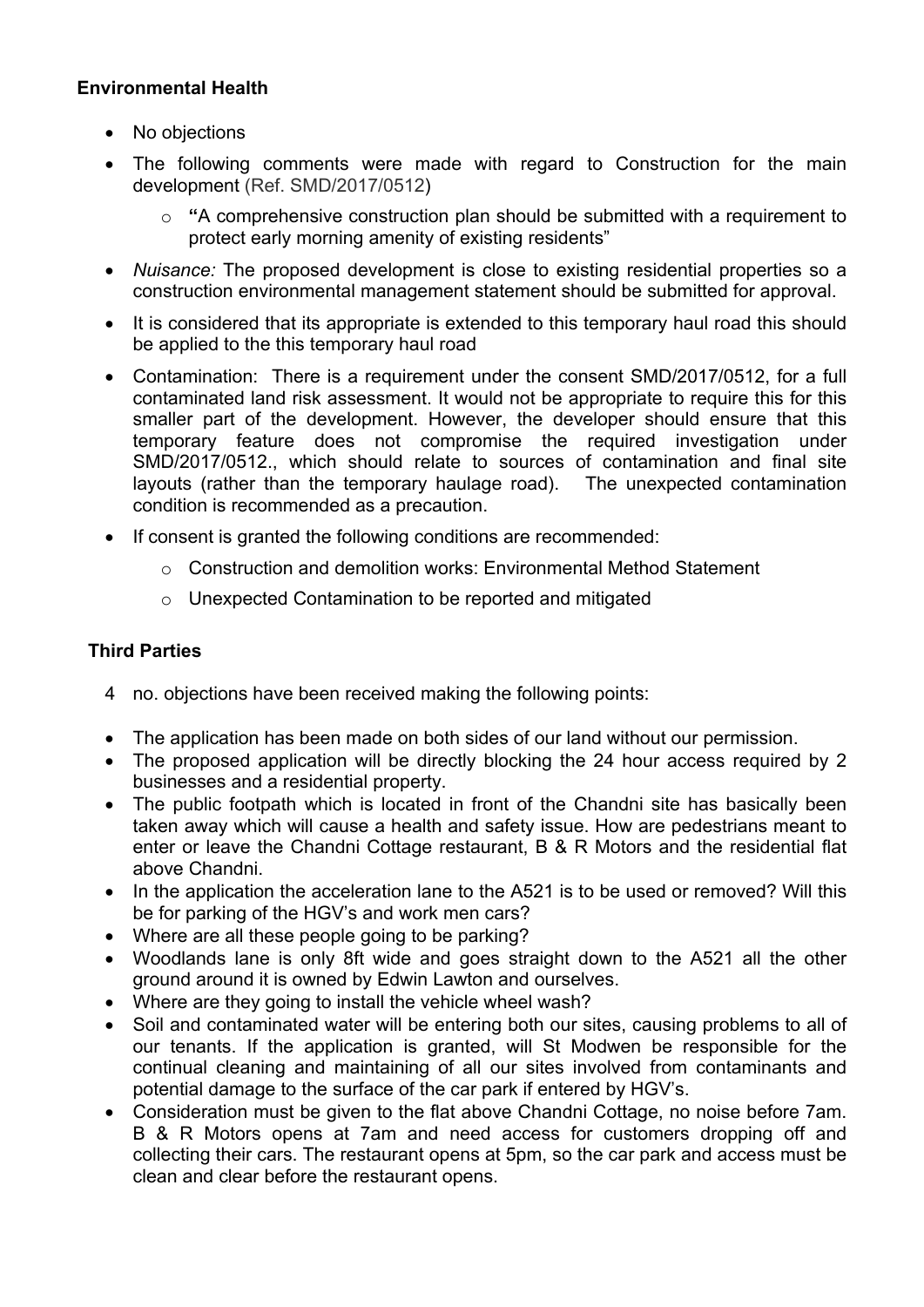- At no time have we had any correspondence from either SMDC, St Modwen or Turley in respect of the proposed planning and use of our land.
- Will there be the required splay for HGV's entering or leaving the Woodlands lane site from and too A521 which is a 60mph dual carriageway without crossing our land?
- We will not be giving permission for any area of our land to be used for or by St Modwen for the proposed Haul road up to Phase 1 (Ref. SMDC/2017/0512) whether it is a temporary use or not.
- I would like to object to the planning application to construct a haul road on land owned by SMH which will severely impact on the quality of life for me, my family, and the residents of Woodlands Lane.
- Application SMD/2017/0512 was approved under the agreement that access to the site would be allowed via the A521. This is subject to approval under the Highways Act 1980.
- Whilst I appreciate that SMH wish to begin the development at the soonest possible opportunity, it should be noted that the planning application was approved with the access route being the new road junction off the A521.
- Whilst this is classed as a temporary haul road, there is no indication of the timescale that this would be used as the main and only access route to a large scale building development.
- I would ask that the detail of the development in the original planning application is maintained and that this further application/amendment is rejected. If a different access and egress route is being requested, I would suggested that this is a major change to the planning request and forms part of a new application for the development site, and appropriate plans submitted.
- The development of this haul road is within 4 metres of the front of the properties on Woodlands Lane. This would result in heavy plant machinery being driven within an extremely close proximity of residents property, and in 3 of the properties, travelling directly in front of the residents living room windows.
- The land that the proposed haul road would use is at a much higher level than Woodlands Lane and so the heavy plant would be towering over the residents properties.
- The close proximity to the residents houses would increase dirt, noise and air pollution to residents. Fumes from heavy plant machinery would impact on the residents health and wellbeing.
- There is likely to be vibration from heavy goods that would impact on the residents properties.
- Heavy plant travelling along the haul road would restrict light from the properties on Woodlands Lane.
- The route that the haul road is proposed to use would include the initial part of Woodlands Lane. This is an unadopted lane and is managed the residents of the lane. This is a narrow lane and is not at all suitable for heavy plant machinery.
- This is a pedestrian access route. The current lane already results in pedestrians having to move over onto the lane verges/embankments when vehicles are passing. This is completely unsuitable for pedestrian and heavy plant machinery. The lane is not wide enough to create a pathway in addition to space for such heavy machinery to pass.
- There is no street lighting on this stretch of lane and so is in complete darkness after 4.00pm in the winter months.
- The lane is used on a daily basis by pedestrians. My daughter is 11 years of age and walks to and from Blythe Bridge High School. This is when construction traffic would be in use. This presents a high risk of injury and accidents. The development of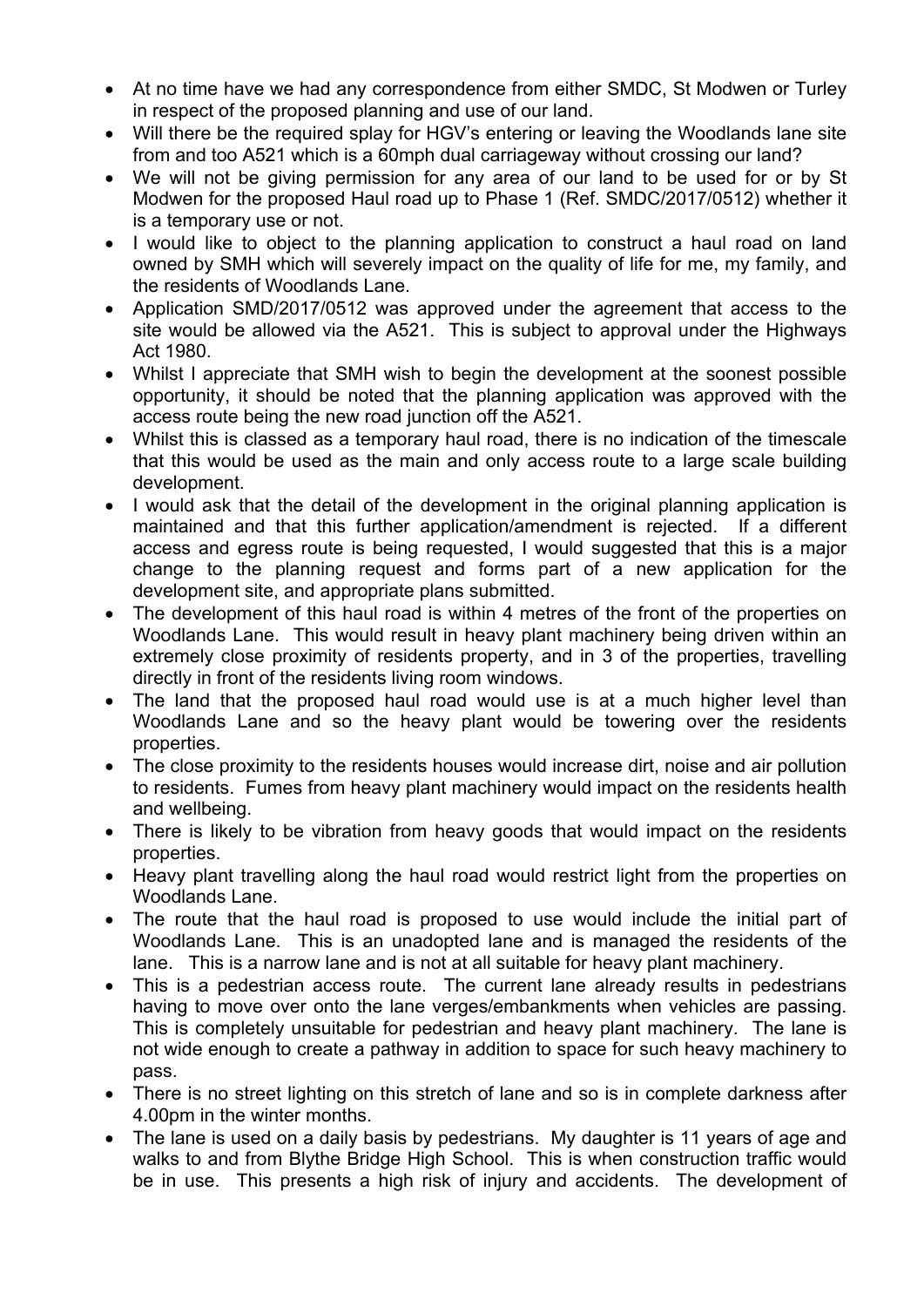passing places for pedestrians does not reduce this risk adequately and result in a significant material change to the layout of the lane.

- I use the lane at least twice per day as a pedestrian walking my dogs and this will have a negative impact on my quality of life and ability to use the lane.
- The lane will become muddy, slippery and dangerous to drivers and pedestrians.
- Excessive mud and water from the site will result in dangerous driving conditions, particularly throughout the winter months, with ice and snow.
- The proposed manned stop sign system would be detrimental to the residents of Woodlands Lane. Local residents will have to wait to access and leave their properties. Some residents operate a business from these properties and this will have an impact on their ability to access their premise.
- The temporary provision of a haul road would mean the permanent loss of trees vegetation and homes to local wildlife. I do not think that a Arboricultural Assessment and Tree Survey Plan has included the removal of these trees and hedgerows. This should be considered before any decision on this application is made.
- The plan includes filling in the pond area at the end of Woodlands Lane. This is home to a wide range of local wildlife and vegetation.
- The lane is not appropriate and suitable for the use proposed. It is approximately 3.0m wide and is not wide enough to safely accommodate this type of vehicle. The width of the new haul road on SMH land would be 4.0m in order to accommodate the machinery that is planned to use the route. There is not sufficient space available on Woodlands Lane to accommodate this. The width of a heavy plant excavator would result in the machinery churning up the embankments either side of the lane causing further mud issues and damage to the vegetation and surrounding areas.
- Whilst I can understand that SMH would like to start work on the development as soon as possible, this proposal to circumnavigate the planning process and start before approval from the Highways Agency is given is disastrous for the local area and in particular the residents of Woodlands Lane that will find themselves completely surrounded by building work, up to the rear boundary and 4 metres from their living room windows at the front of their homes.
- I would like you to note my strong objection to this proposal.
- Following the letter from Staffordshire County Council giving clarity on the legality of the use of Woodlands Lane by SMH as a temporary access road to the housing development, it is clear that permission for the use of private land needs to be given by the land owners. Woodlands Lane is an un-adopted lane and owned by the residents of the lane. I would suggest that written permission is obtained from the owner of the land/all residents of Woodland Lane prior to any decision being made by SMDC on this planning application. I would strongly appose this application as per the comments on the application previously made.
- I object to this Application not only because it will have a material and adverse effect upon my property but because it makes no planning, business or common sense.
- Planning permission was given on 10.5.2018 for 118 dwellings and under Reserved Matters permission was also given for access to the development site for all purposes including construction traffic subject to a S.278 Agreement being agreed. Access is clearly fundamental to any development.
- I understand from a Highways Consultant that 6 to 8 weeks is normally considered a reasonable time to complete S.278 documentation . The only justification for this Application -although it seems to have been submitted on a stand-alone basis - is that 'the timescales in reaching this agreement (S.278) can be relatively lengthy' and 'the Haul Road will be in place until such time that the S.278 agreement is complete'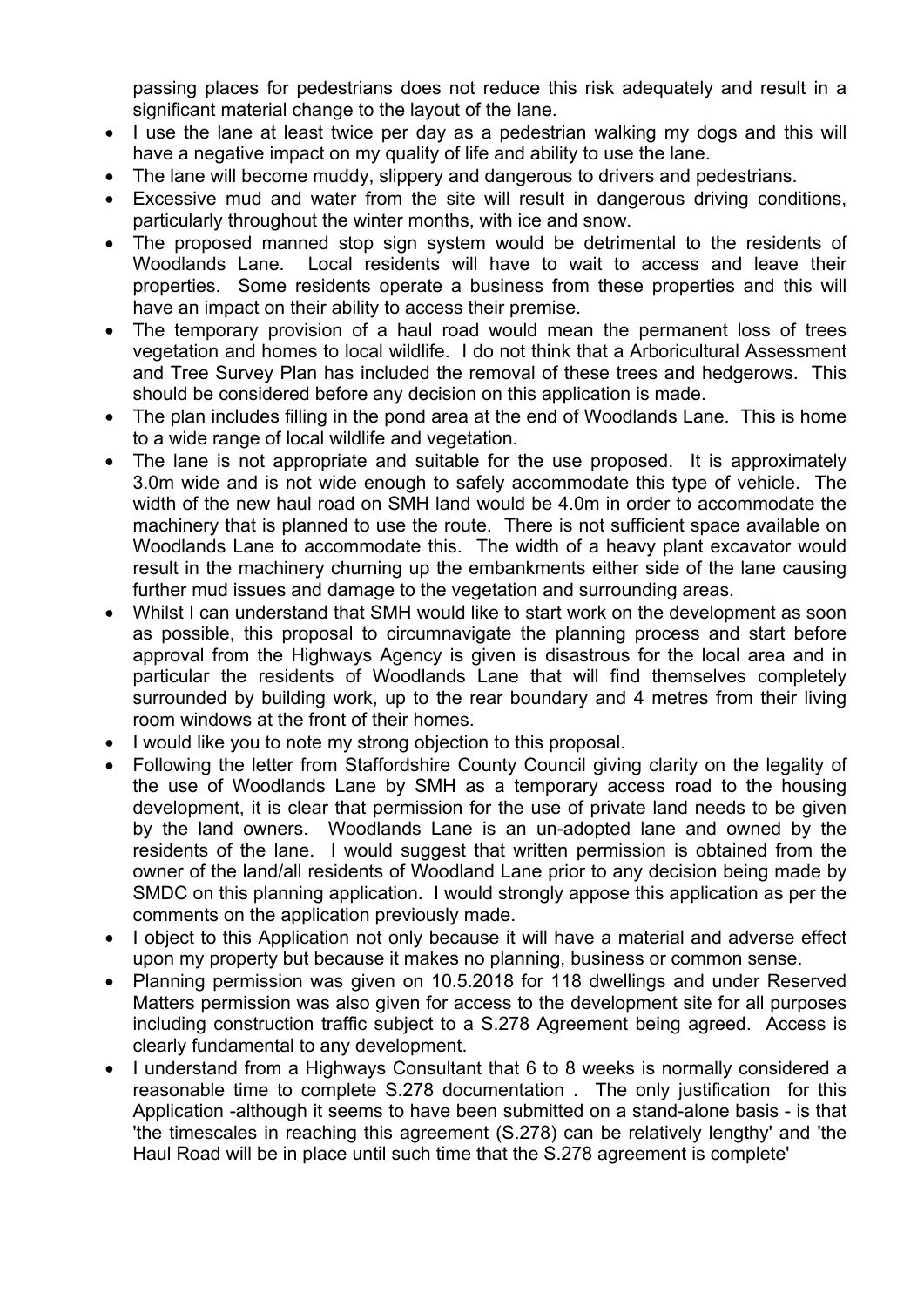- If this Application is permitted it will reduce to nil any immediate pressure on St. Modwen to agree an S.278 agreement. An agreement to agree is of course meaningless as it is unenforceable by either party and as such worthless. Surely it makes planning and business sense to focus and concentrate St Modwen's efforts on resolving the access problems which clearly must exist, otherwise there would be no need for this Application as the time for processing this Application could likewise be 6 to 8 weeks.
- The need for the haul road does not seem to have been anticipated nor mentioned as a possibility in the main application MSD/2018/0512 for the residential development. If it had been I would have objected.
- This Application is proposed to be dealt with under delegated powers but as it represents a material departure from the main permission 0512 and could give rise to a future planning and business quandary if terms of the S.278 agreement can never be agreed. It would therefore surely be prudent for the Application to be called in and considered by the planning committee.
- I arranged in 2002 for the initial part of Woodlands Lane to be tarmacked with financial contributions from other residents of Woodlands Lane. From that time the Lane was effectively adopted and managed by us all. While this part of Woodlands Lane may or may not be technically still a public right of way, I have sent a copy of this letter to St. Modwen's agents Turley Associates Limited (Turley), as I object to their presuming an automatic right to use Woodlands Lane for construction traffic for which given its width alone is totally unsuitable.
- Nowhere in the Application as far as I can see is there any indication of how many traffic movements there will be nor the nature of the traffic merely proposals for traffic management. St Modwen must know what is needed for the earthworks and construction of 118 houses.
- I gather when submitting this Application to you Turley stated that they would be contacting the residents of Woodlands Lane. I have not heard nor received anything from Turley or St. Modwen.
- Finally I know from personal experience that access to and from Woodlands Lane from the A521 Uttoxeter Road can often be difficult given the speed and volume of traffic. Access for construction traffic will certainly be hazardous and in my opinion dangerous.
- I know and accept that there is a need for residential development in the Staffordshire Moorlands but this is a misplaced and unjustified Application which seeks to by-pass the planning process already approved due entirely to St. Modwen's failure yet to agree and complete the S.278 Agreement required.

## **7. OFFICER COMMENT**

### **Main Issues**

7.1 The main issues in the consideration of this application are the principle of development, highway safety and traffic generation, contaminated land, air quality, noise impact, landscape impact, hedge and tree matters, ecology, amenity, drainage and flooding.

### **Principle of Development**

## *Adopted Core Strategy*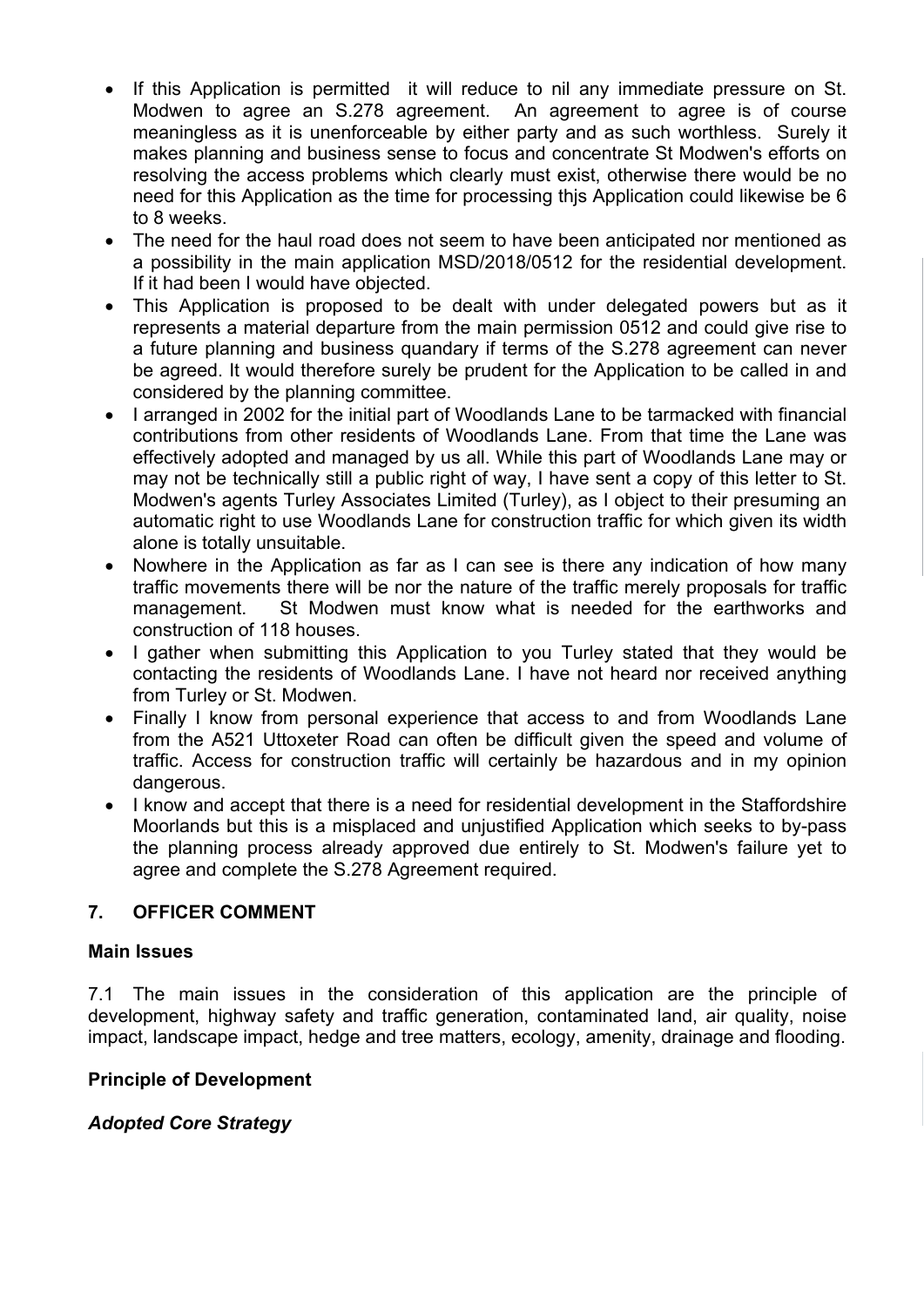7.2 Under the provisions of section 38(6) of the Planning and Compulsory Purchase Act 2004 planning applications and appeals must be determined "*in accordance with the plan unless material considerations indicate otherwise"*. The part of the application site which lies within the field alongside Woodlands Lane, is allocated as a Regional Investment Site under Policy SS8 of the Core Strategy. The Policy strictly controls the use of the site to B1 (Office and Light Industrial Uses), and where appropriate, B2 (General Industry).

# *Emerging Policy*

7.3 The Staffordshire Moorlands Local Plan Submission Version (February 2018) allocates approximately 300 homes within a wider, 48.5 hectare mixed use development on the site. This allocation is sought in conjunction with Policies H2 and DSR1, with the site referred to as 'Blythe Vale' or 'Blythe Bridge Regional Investment Site'.

7.4 Policy DSR1 of the Staffordshire Moorlands Local Plan submission version refers to Blythe Vale and states:

*Land of approximately 48.5ha is allocated for mixed-use including employment, residential development of approximately 300 houses and supporting infrastructure. This residential development should be located to the north of the site. Development will be subject to compliance with other relevant Local Plan policies and*

- *A comprehensive masterplan;*
- *Affordable housing in accordance with policy H3;*
- *A Transport Assessment;*
- *A Travel Plan;*
- *A landscaping scheme and mitigation measures identified in the Council's Landscape, Local Green Space and Heritage Impact Study;*
- *Details of surface water discharge;*
- *A site specific Flood Risk Assessment and early engagement with the Local Lead Flood Authority;*
- *Ecological survey and management plan having regard to the findings of the Council's Local Wildlife Assessment 2017;*
- *Measures to improve sustainable transport routes and connectivity with Blythe Bridge and surrounding area having regard to the Green Infrastructure Strategy;*
- *Cycle path crossing the site needs to be protected and*
- *Contributions toward infrastructure, public open space, education services and other community needs as required.*

7.5 Accordingly, it has been put forward and currently supported by the Council, in principle, as an allocation in the emerging local plan. This is an important material consideration and indicates the direction of travel of local planning policy, acknowledging the unviable nature of the employment allocation, although, due to the level of objection one which can be afforded only limited weight.

7.6 Notwithstanding this, Phase 1 of the overall site development comprising 118 dwellings has already been approved (Application Ref. SMD/2017/0512). This approval includes the delivery of a junction and access road from the A521 Uttoxeter Road. In addition, reserved matters approval has been given for an access road submitted pursuant to an extant outline consent for employment use to serve a second phase of development on the site.

7.7 The current application is for a temporary haul road to allow construction work to begin on the approved residential scheme and access road, whilst the Section 278 Agreement,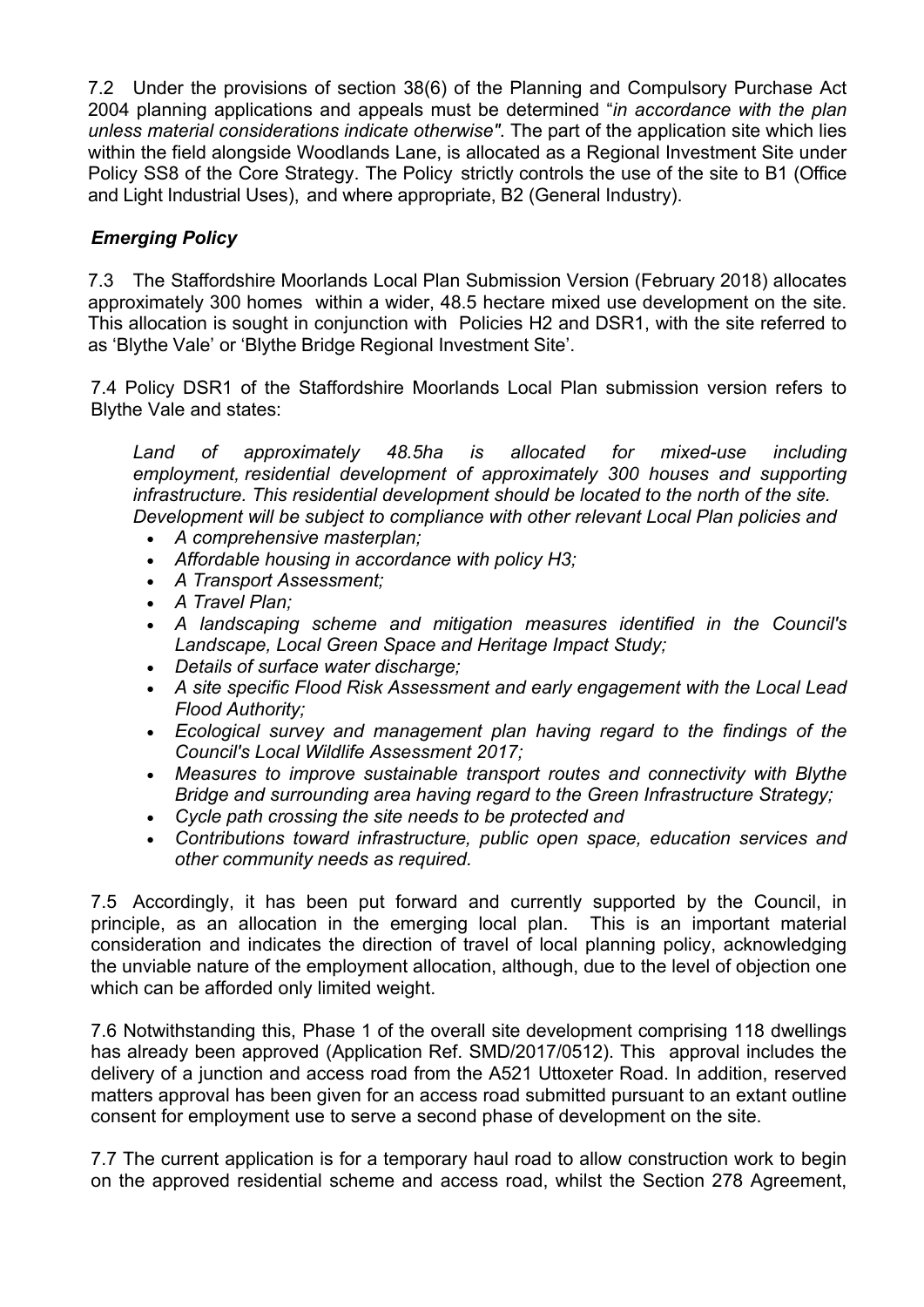pertaining to the site access off Uttoxeter Road approved under App Ref. SMD/2017/0512, goes through due process with the County Council. Whilst the s278 on course to be agreed by the end of February 2019. The Section 38 Agreement will then be sought over the months following this for the adoption of the approved estate roads. Given these timescales, the developer would ideally look for the temporary haul road to be in place for a minimal 12 month period. This should allow enough time for the S278 agreement to be reached, and for the construction of the site access approved under App Ref. SMD/2017/0512. A further 6 months would then be required to remove it. Staffordshire County Council have confirmed that their latest review report  $(2^{nd}$  issue) was issued in December and they are awaiting the response from the developer. In the meantime they are also been working with the developer's designer in connection with the junction vertical design as some of the technical details are still not clear. Once this and all other outstanding design issues are addressed, the technical approval will be granted.

7.8 As such the proposed temporary haul road is in accordance with the adopted Core Strategy policy in principle as it will enable the development of the site in accordance with adopted and emerging policies and approvals and does not present an opportunity to reconsider the suitability in principle of the site for employment use or residential development of the area covered by Phase 1.

7.9 With regard to the Staffordshire Moorlands Local Plan Examination, these development proposals seek to act as a catalyst for the delivery of an allocated site. This will therefore support the Local Planning Authority's delivery position. Overall, therefore, the principle of the haul road is considered to be acceptable and in accordance with both adopted and emerging policy.

### **Contaminated land,**

7.10 This is a reserved matters application and issues relating to contaminated land have been dealt with as part of other applications and therefore a full contaminated land report has not been submitted or required. Furthermore, a temporary haul road is not considered to be a sensitive end use. The Environmental Health Officer has been consulted on the application and no objection has been received subject to conditions to dealt with any unexpected contamination. Accordingly the proposal would comply with CS Policy SD4 'Pollution and Flood Risk' in respect of contaminated land

### **Noise Impact and Air Quality**

**7.11** The application site lies adjacent to the A50 Stoke-on-Trent to Derby trunk road, and the A521 Uttoxeter Road. The application relates only to the construction of a haul road which is not a noise sensitive receptor and on this basis, it is not considered that there are any noise implications of the proposal. With regard to noise generated by the operation of the new road, the Environmental Health Officer has been consulted and raised no objection on these grounds. It is considered that the proposal also complies CS Policy SD4 'Pollution and Flood Risk' with regard to noise and air quality.

### **Drainage and Flooding**

7.12 The applicant has submitted construction details for the road with the application, which includes drainage detail. Upon completion the haul road is proposed to cross-fall away from Woodlands Lane houses and toward the field. Any surface water run-off from the haul road will drain to the new filter trench/French drain running alongside the road. The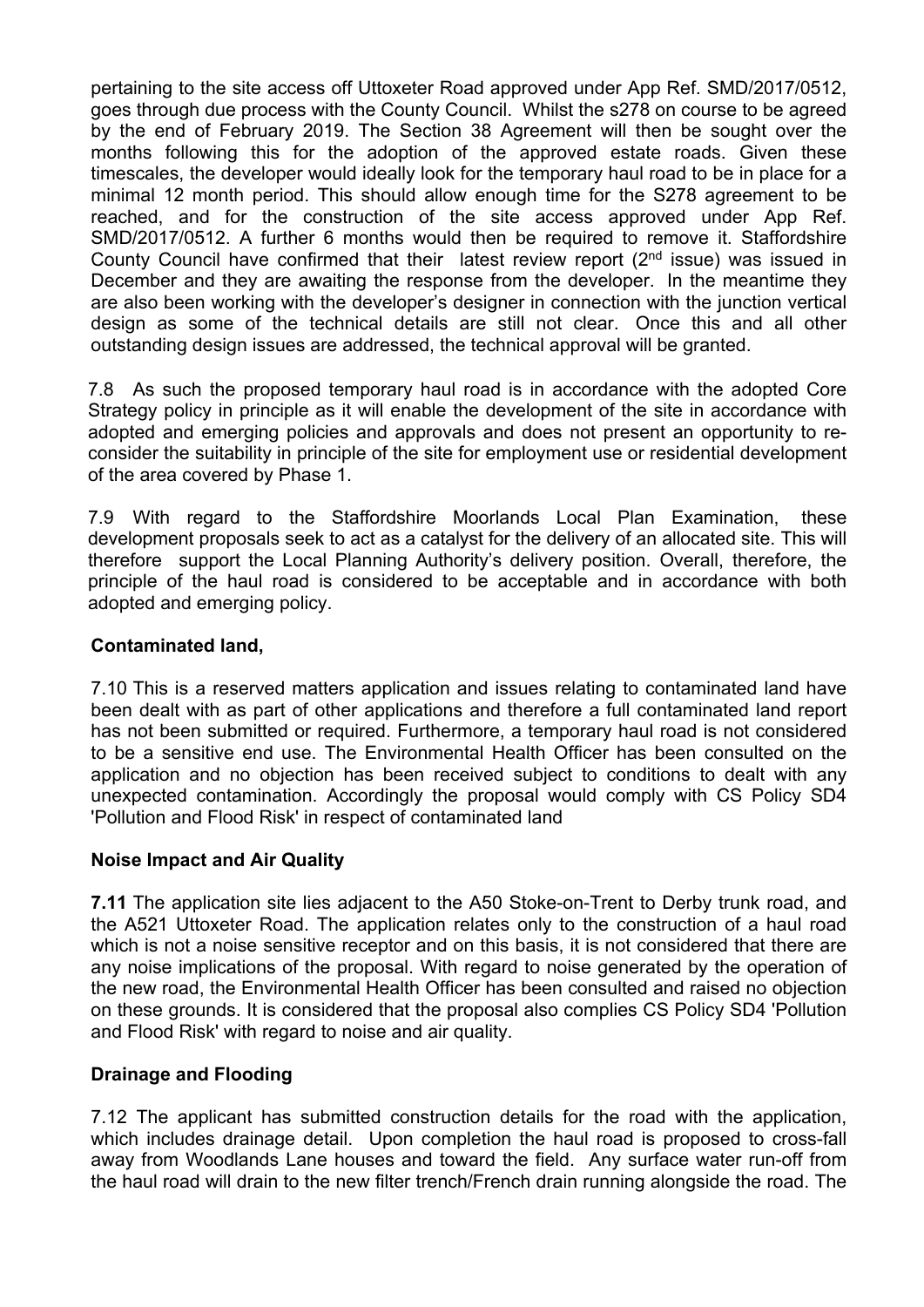Lead Local Flood Authority, (Staffordshire County Council) has been consulted on these proposals and has not raised any concerns. However, given that the haul road is a temporary feature, detailed drainage proposals could be conditioned and subject to compliance with these, the proposal is considered to accord with CS Policy SD4 'Pollution and Flood Risk' and the NPPF, particularly Chapter 10.

### **Layout and Design**

7.13 CS Policy SS1 'Development Principles' states that the Council will expect the development and use of land to contribute positively to the social, economic and environmental improvements of the Staffordshire Moorlands and 'development should be undertaken in such a way that protects and enhances the natural and historic environment of the District and its surroundings both now and for future generations …'.

7.14 The specific design and conservation policies of the CS also seek to promote local distinctiveness by means of good design and the conservation, protection and enhancement of historic, environmental and cultural assets along with the District's landscape and the setting of its settlements. Policy DC1 sets out design criteria relating to new development to reinforce local distinctiveness and positively contribute to the area. Policy DC2 covers the protection and enhancement of the historic environment. However, in this case the proposal does not raise any heritage impact concerns.

7.15 With regard to the design of the road, the submitted construction details show that this would comprise a geotextile laid on the existing ground, which would be covered by 33mm of compacted stone and topped with 155mm of macadam binder course. Whilst the appearance of the road will be necessarily functional it is a temporary feature and has been designed in such a way that will facilitate easy removal and restoration. Accordingly it is considered that road complies with Policy DC1.

## **Trees & Landscape**

7.16 Policy DC3 sets out measures to protect and enhance the local landscape and setting of settlement. In detail, Policy DC3 'Landscape and Settlement Setting' states 'The Council will protect and, where possible, enhance local landscape and the setting of settlements in the Staffordshire Moorlands by: 1. Resisting development which would harm or be detrimental to the character of the local and wider landscape or the setting of a settlement and important views into and out of the settlement as identified in the Landscape and Settlement Character Assessment; 2. Supporting development which respects and enhances local landscape character and which reinforces and enhances the setting of the settlement as identified in the Landscape and Settlement Character Assessment …'.

7.17 The current application site forms part of a much larger site which has previously been identified and granted outline planning permission for major employment development and therefore the principle of the development and the associated visual impact has already been accepted. Whilst a development of a piece of new road infrastructure will inevitably have some impact in the wider landscape, the existing landscape structure of on- and offsite field hedgerows, trees and substantial highway tree belts provides effective screening of the site from public and prominent viewpoints. Furthermore, as noted above, the road will be a temporary feature.

7.18 Turning to impacts on existing trees, the removal of a small number of trees and hedgerow sections is required to deliver the proposed access road and drainage works.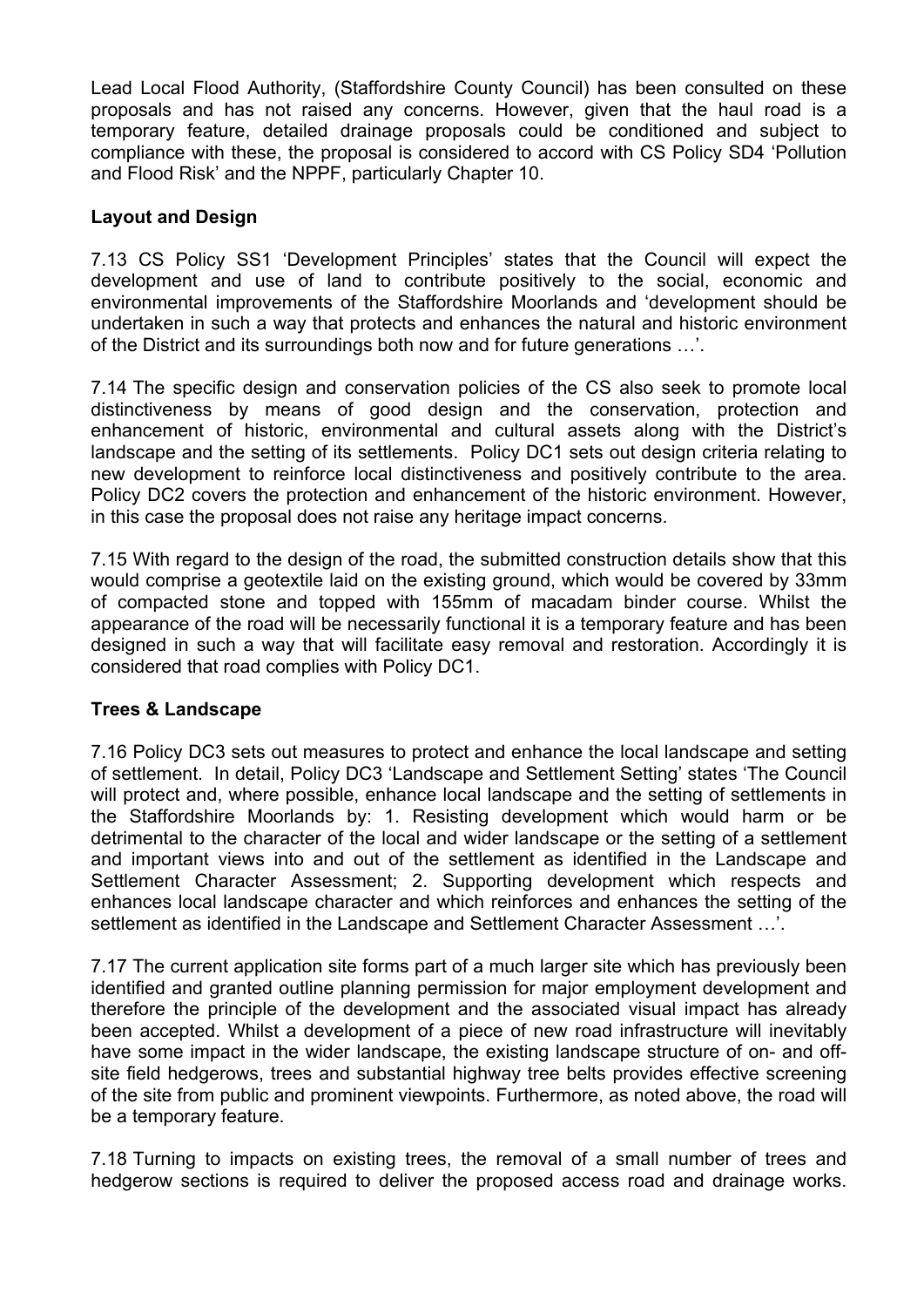The Site Clearance Plan (Ref. 12629 - 203) and General Arrangement Plan and Construction Details (Ref. 12629 – 202C ) provided in support of this application demonstrate the necessary minimal extent of tree and hedge removals, required at Point B shown on the General Arrangement Plan and Construction Details (Ref. 12629 – 202C). An Arboricultural Assessment (J:\6200\6249\ARB\6249AA) and Tree Survey Plan (6249-A-02.1 C), covering an extent of the Site, have been undertaken previously as part of both the Phase 1 permission (App Ref. SMD/2017/0512) and permission for a Phase 2 access road (App Ref. SMD/2018/0443), and are provided again in support of this application. These surveys concluded that only Category U tree(s), those which are unsuitable for retention, will be removed as part of the proposed haul road development. Overall the haul road has been specifically routed so as to minimise tree removal as much as possible, and thus tree removal is considered negligible.

7.19 The Arboricultural Officer has been consulted on the application, but his comments had not been received at the time of report preparation. These will be reported to Members prior to their meeting. However, subject to him not raising any objections it is considered that the proposal would meet with the objectives of CS policy DC3, which seeks to resist development which would harm or be detrimental to the character of the local and wider landscape or the setting of a settlement. It would also accord with CS Policies SS1, SS6c and S7 in respect of landscape and those CS policies relating to good design: H1 and DC1 and the relevant core principles of the NPPF in respect of always seeking to secure high quality design and taking account of the different roles and character of different areas as well as protecting trees of amenity value.

### **Ecology**

7.20 The EC Habitats Directive 1992 requires the UK to maintain a system of strict protection for protected species and their habitats. The Directive only allows disturbance, or deterioration or destruction of breeding sites or resting places

(a) in the interests of public health and public safety, or for other imperative reasons of overriding public interest, including those of a social or economic nature and beneficial consequences of primary importance for the environment, and provided that there is

(b) no satisfactory alternative and

(c) no detriment to the maintenance of the species population at favourable conservation status in their natural range

7.21 The UK has implemented the Directive in the Conservation (Natural Habitats etc.) Regulations 2010 (as amended) which contain two layers of protection (i) a requirement on Local Planning Authorities to have regard to the Directive`s requirements above, and (ii) a licensing system administered by Natural England and supported by criminal sanctions.

7.22 The conservation and enhancement of the natural environment is a core principle of the NPPF where planning policies should promote the preservation, restoration and recreation of priority habitats and ecological networks. In determining planning applications, permission should be refused if significant harm resulting from development cannot be avoided, adequately mitigated or, as a last resort, compensated for. Similarly, CS Policy DC1 promotes the maintenance, enhancement, restoration and re-creation of biodiversity and geological heritage, where appropriate, in accordance with CS Policy NE1 'Biodiversity and Geological Resources'.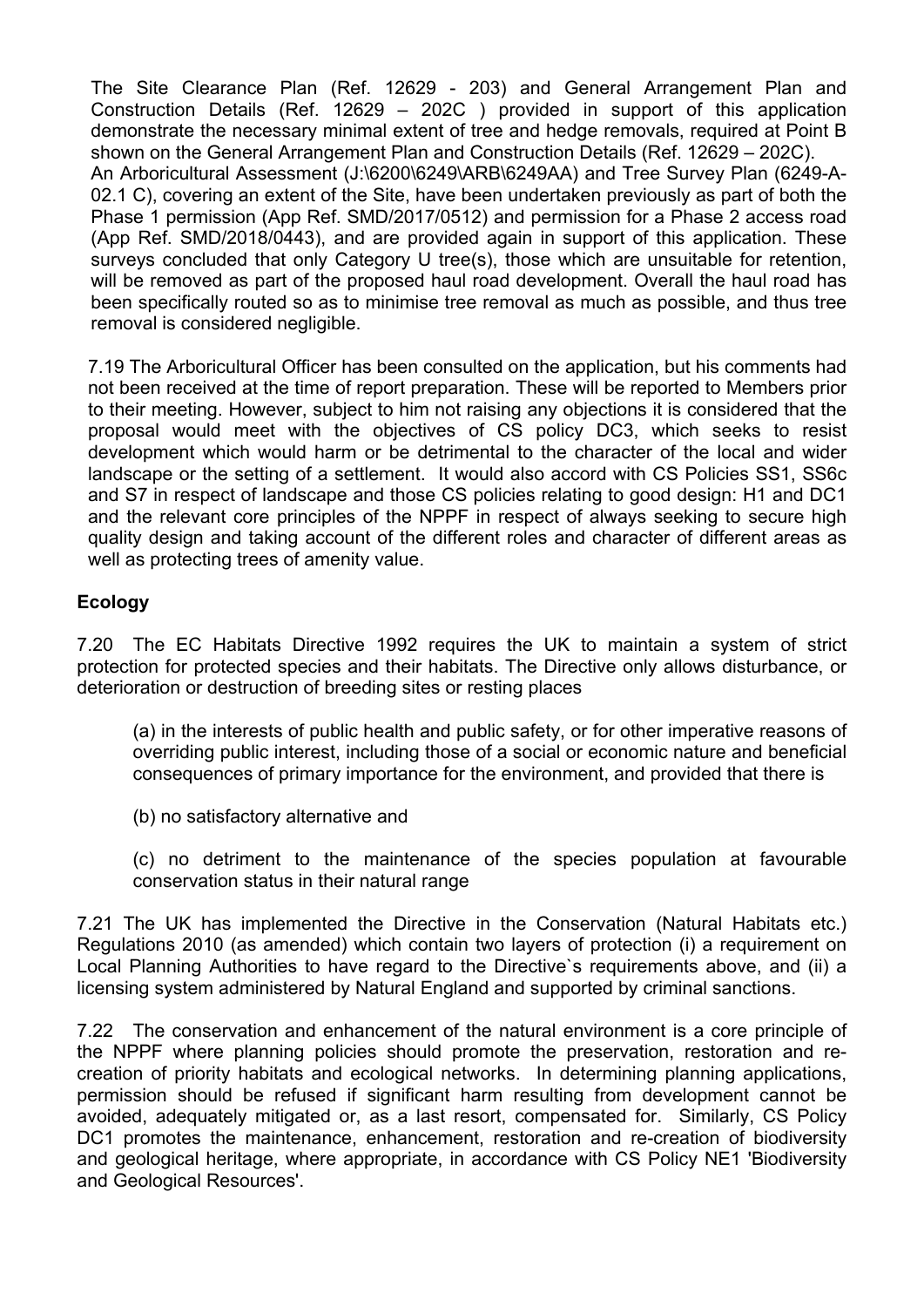7.23 Amongst other matters, Policy NE1 requires that development, where it is appropriate, produces a net gain in biodiversity and ensures that any unavoidable impacts are appropriately mitigated for whilst promoting the appropriate maintenance, enhancement, restoration and/or re-creation of biodiversity through its proposed nature, scale, location and design.

7.24 Circular 6/2005 advises LPAs to give due weight to the presence of protected species on a development site to reflect EC requirements

7.25 The NPPF advises LPAs to conserve and enhance biodiversity: if significant harm resulting from a development cannot be avoided (through locating on an alternative site with less harmful impacts) or adequately mitigated, or as a last resort, compensated for, planning permission should be refused.

7.26 Natural England`s standing advice is that, if a (conditioned) development appears to fail the three tests in the Habitats Directive, then LPAs should consider whether Natural England is likely to grant a licence: if unlikely, then the LPA should refuse permission: if likely, then the LPA can conclude that no impediment to planning permission arises under the Directive and Regulations.

- 7.27 In this case the application is supported an ecological note which concludes:
	- the completion of the temporary haul road will only result in the loss of a limited area which provides potential resting sites for the confirmed population of GCN. Consequently, this development will not affect the 'favorable conservation status' of GCN on site as there will be no loss of habitat. This conclusion is reached from assessment of the habitats present within the site against the definitions of 'resting places' provide in the EC guidance.
	- Although during the site clearance / construction phase, a risk (albeit a remote risk) to GCN has been identified, with the application of appropriate avoidance techniques as outlined above, this risk could be avoided. The application of such methods is also in accordance toNE current guidance where the potential impact of a development to populations have been assessed as negligible.
	- In summary, as the development will only affect any potential 'resting places' for GCN as defined in the Regulations and appropriate measures to avoid potential offences can be applied it is concluded that the development can be completed without the need for a derogation licence from Natural England.

7.28 The Council's ecologist has been consulted on the report and comments were awaited at the time of report preparation and a further update will be provided to Members on this issue.

## **Amenity**

7.29 The only neighbouring properties which could be affected by the proposal are those in Woodlands Lane. It is considered that the main amenity impacts associated with the road are noise, dust and light pollution associated with the construction and operation of the road. However, the majority of the proposed road (other than that which lies within the existing carriageway of Woodlands Lane) is within the area of the Blythe Vale allocation and permissions and on this basis will be subject to construction activity in any event in the future. It is not considered that the impacts of the operation of the road would be any greater than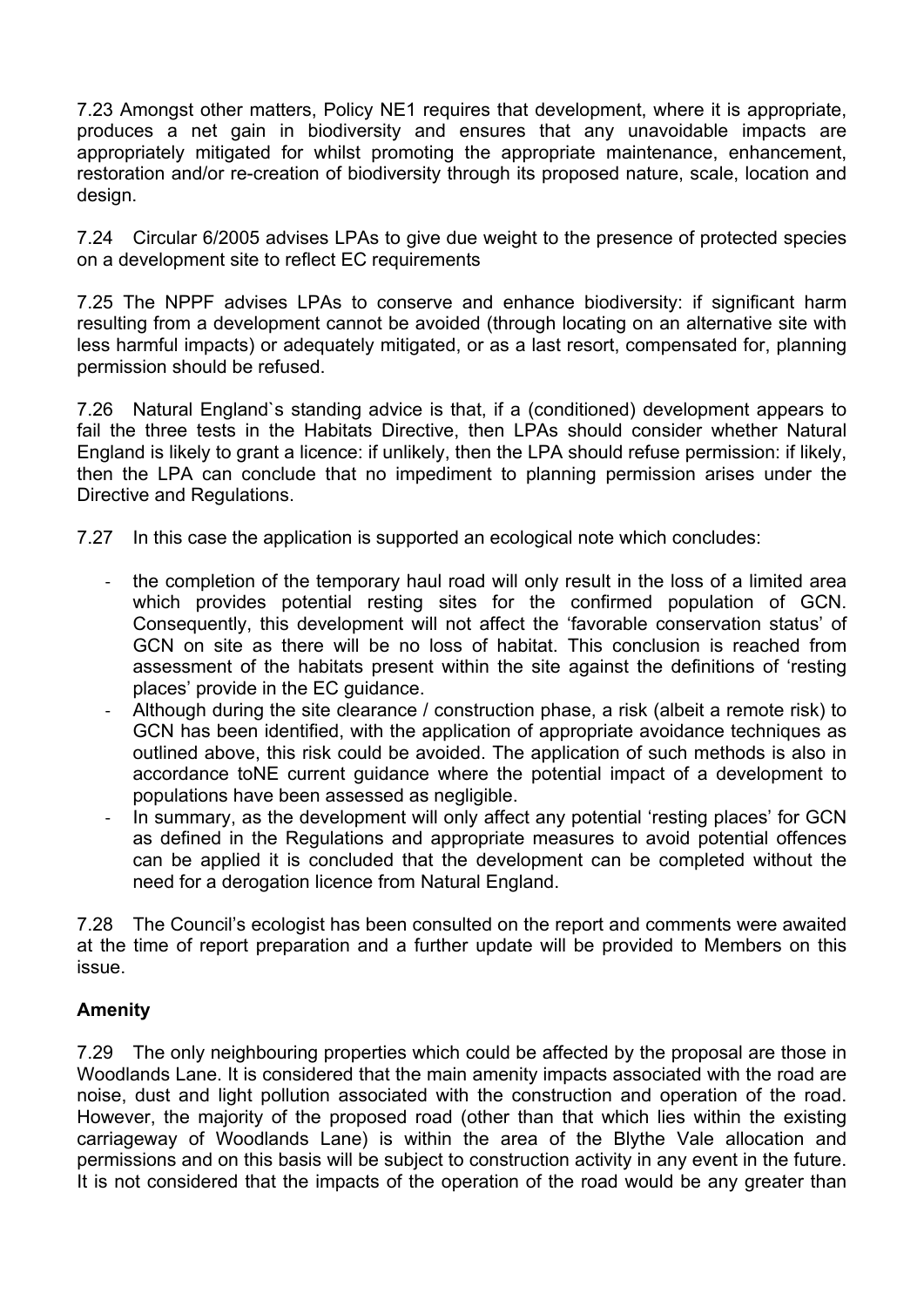those associated generally with a major construction project of this nature. Moreover, the matter has been considered carefully by Environmental Health who have raised no objection subject to conditions. In the absence of any objection from Environmental Health it is not considered that a refusal on amenity grounds could be sustained. It is therefore concluded that the proposed development would be acceptable in amenity terms and would comply with the requirements of Policy DC.1 of the Core Strategy.

# **Archaeology**

7.30 An Archaeological report has been submitted with the application. In summary it states that:

"*The Centre of Archaeology was commissioned in August 2018 by St Modwen Homes to undertake an evaluation on* land to the south-east of Blythe Bridge, adjacent to the A50 Blythe Bridge Bypass (NGR SJ 396575 340501*), in advance of a proposed residential development. Twenty-one trenches were excavated, the purpose of which was to evaluate the presence of archaeological features within the proposed development site.*

*Geophysical investigations were undertaken across the site prior to invasive archaeological trenching being completed. A magnetometer survey was conducted over 5 hectares within the site boundary. The purpose of this was to lead the formulation of a strategy for further archaeological investigation. No definitive archaeological anomalies were identified during this survey. Evidence of agricultural activity could beseen across the site. This included ridge and furrow, plough effects, land drains and a former fence line. Trenches were located to target possible geophysical anomalies and to be equally distributed across the development site. The twenty-one trenches had comparable stratigraphic relationships and natural ground was reached in each trench. In every trench natural geology was covered by a layer of sterile subsoil and was sealed by a thin topsoil. Overall, the absence of artefacts and features across the site, combined with the known historic usage, suggests that the site has remained an open area, free from structures or development throughout its history.*

*No features of archaeological interest were identified within the trial trenches. Several cobble, ceramic horseshoe and cylindrical shaped field drains were present in the trenches. The backfilled packing material surrounding some of these drains included fragments of large pottery saggars and occasional waste ceramics. These were likely to have been purchased from a local pottery (Blythe Bridge/ Stoke-on-Trent) pottery in the late 19th or early 20th century specifically for the purpose of hardcore. The presence and frequency of the field drains was confirmation of the geophysical results. There were also numerous examples of areas of burnt natural geology, present as a result of past bonfires across the area. In addition, two shallow linear ditches were identified. These contained silted material and were also likely to have been field drainage trenches"*

7.31 The County Archaeologist has commented in respect of previous applications that there is a moderate potential for the presence of unknown below ground archaeological remains surviving within this landscape. She notes the presence of the Roman road to the north of the site with a moderate potential for Roman activity in the area. It should also be noted that the site lies on rising land overlooking the River Blythe with minor valleys to the north west and north east; such sites elsewhere in the county have been associated with prehistoric activity.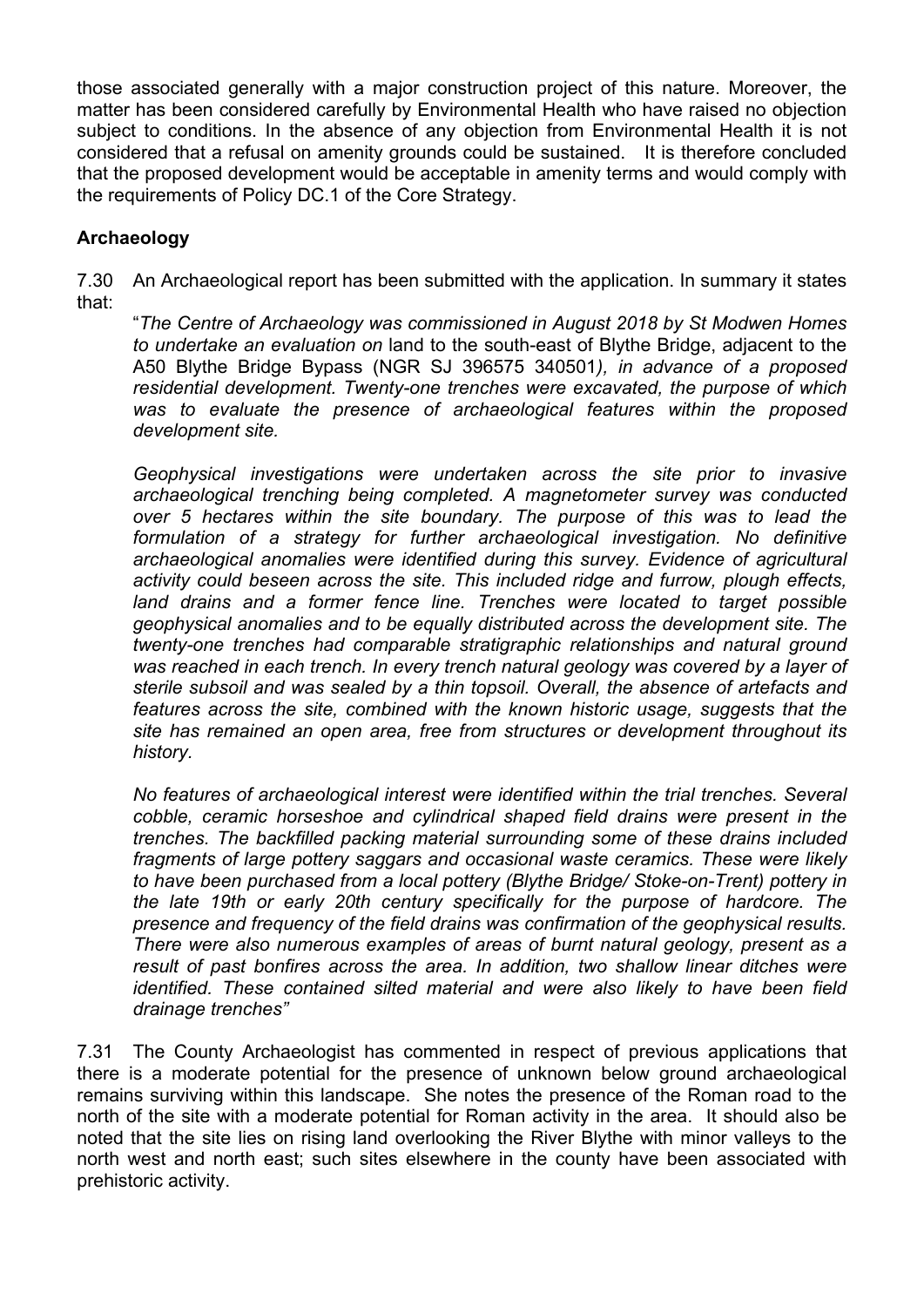7.32 Notwithstanding this, it is noted from the submitted construction drawings, that the haul road will be formed on top of the existing ground and no substantial excavation will be required in order to form the road itself. Excavation will be limited to the drainage trench alongside the road.

7.33 In respect of previous applications the County Archaeologist has been happy to deal with any outstanding archaeological issues by condition and it is considered that a similar condition could be applied to this consent. However, in view of the report which has now been submitted it may be possible to negate the need for further works to be secured by condition in this instance. A copy of the report has been sent to the County Archaeologist for consideration and his comments were awaited at the time of report preparation. An update on this issue will be provided to Members if any comments are received.

## **Highway Safety and Traffic Generation.**

7.34 The Haul Road Operation Statement submitted with the application states that:

- Prior to the start of any haul road works SMH will provide notice to all local neighbours giving the intended start, duration and impact of the haul road works.
- Prior to any works along Woodlands Lane SMH will undertake a photographic survey of the roadway / verges to record the existing condition for defects/dilapidation.
- Haul road construction to be implemented in line with all traffic management, signage, security and drainage measures.
- Upon completion, the haul road will be inspected by a competent person to ensure it has been completed to a suitable standard and in line with the approved documents.
- A competent person will inspect the haul road / site setup measures at the start and end of each shift to ensure they are in a safe / suitable condition.
- The new haul road will be accessed off the existing junction of Woodlands Lane with Uttoxeter Road adjacent B&R Motors.
- Shared haul route / Woodlands Lane stretch, whilst in operation, will have constant banksman and stop sign management from both the Uttoxeter Road entrance and the proposed gate onto SMH land. This operation will provide 1-way / priority usage of the existing stretch of woodlands lane to ensure safe access/egress of all users. Banksman communication/coordination will be maintained via radio.
- Woodlands Lane residents will be given priority access / egress at all times, managed by the SMH banksmen.
- The existing public right of way, that utilises Woodlands Lane, will be maintained throughout the duration of works. Public Right of Way (PROW) users will be given priority by the SMH banksmen and will be escorted through the length of Woodlands Lane affected by the haul road works.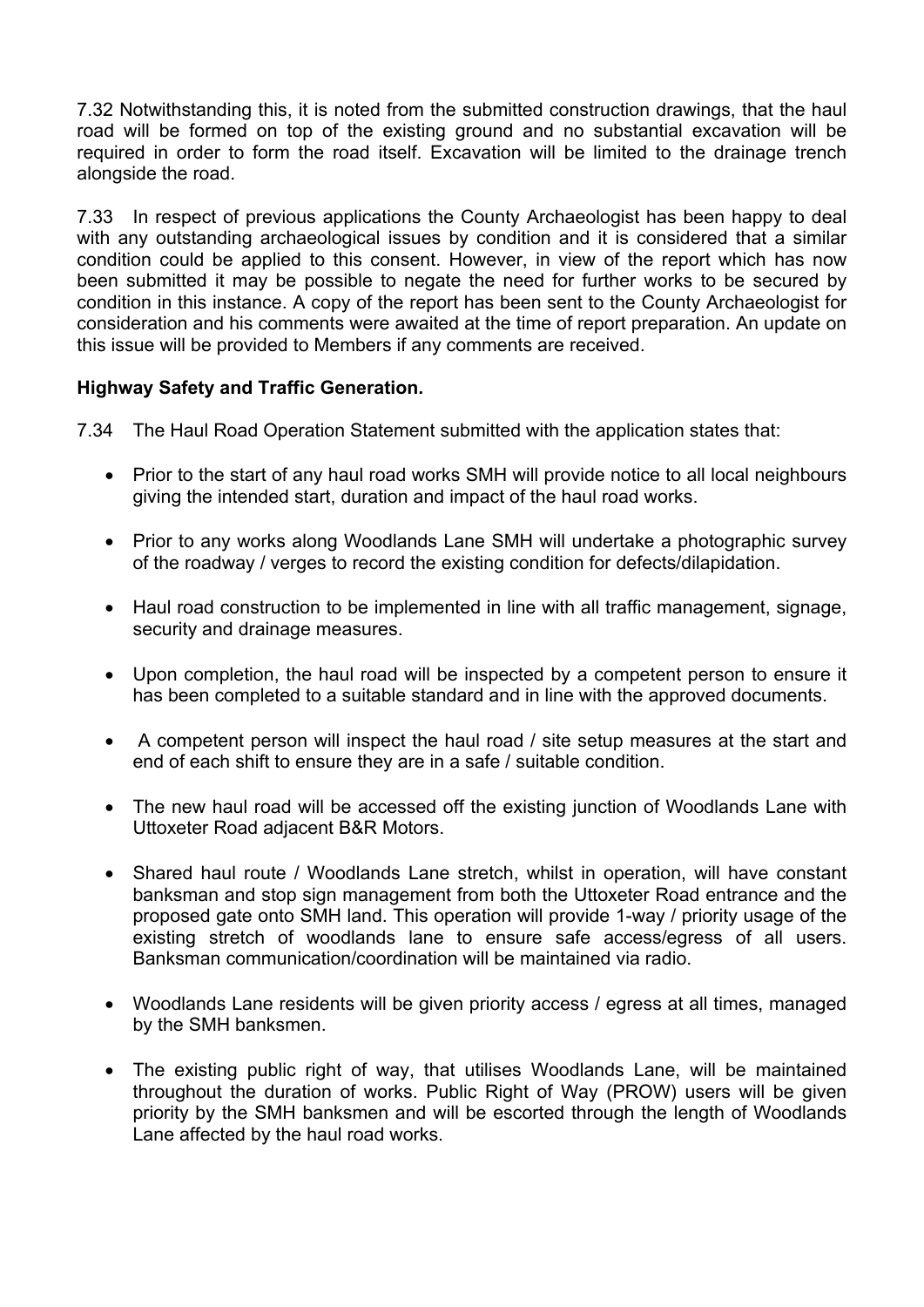- Pedestrian refuges will be provided to the side of the haul road on Woodlands Lane to allow for safe standing areas should conflict with vehicles (errant drivers) occur.
- Site access into the site will be manned by a banksman and have site security / gates in place. Gates will be manned throughout the times of operation on site and will be made secure at the end of work shifts.
- Gates to the PROW will be surveilled throughout the times of operation on site to ensure any users are safely escorted along the haul route.
- At the end of work shifts the PROW will be left unobstructed and open to public use.
- Within the applicants land the haul road will operate under a 1-way priority system with waiting/passing bays provided to allow HGV (Articulated vehicle) waiting.
- The haul road geometry is straight through the site therefore visibility is not an issue. Communication along the haul road will be maintained between banksmen via the use of radios.
- 2A second pair of gates will be installed with a banksman where the haul route crosses Woodlands Lane again at the southern end. This will ensure access is retained to the farmers field.
- The operation/maintenance of the haul route will be monitored by SMH and improvements made where necessary.
- Site security will be monitored daily and repairs / improvements made where necessary.

7.35 The County Highway Engineer has examined the application and raised no objection subject to conditions. Subject to the recommended conditions therefore it is considered that the proposal complies with policies T1 and T2 of the Core Strategy in respect of highway safety, traffic generation, parking and sustainable transport.

### **Public Right of Way**

7.36 A Public Right of Way (PROW) is located on part of Woodlands Lane, between Uttoxeter Road and Point B on drawing 1269-202 C. The PROW enters the field south east of Woodlands Lane at Point B shown drawing 1269-202 C. The PRoW then heads east, running parallel to the hedgerow in this field.

7.37 The applicant states in the Haul Road Operation Statement (Ref. MC/12829 First Issue – 19 Oct 2018) and shown in the General Arrangement Plan and Construction Details (Ref. 12629 – 202C), PROW users and Woodlands Lane residents will be given priority over all vehicles. Pedestrian refuge points will be provided along Woodlands Lane, and Point B will be manned during hours of construction. It is only the length of PROW from Uttoxeter Road to the point of the PROW entering the field that will be affected by the proposed works. A stile and gate are currently in place between woodlands Lane and the field into which the PROW leads. These will be replaced once works are completed, and the stile replaced with an accessible form of entry.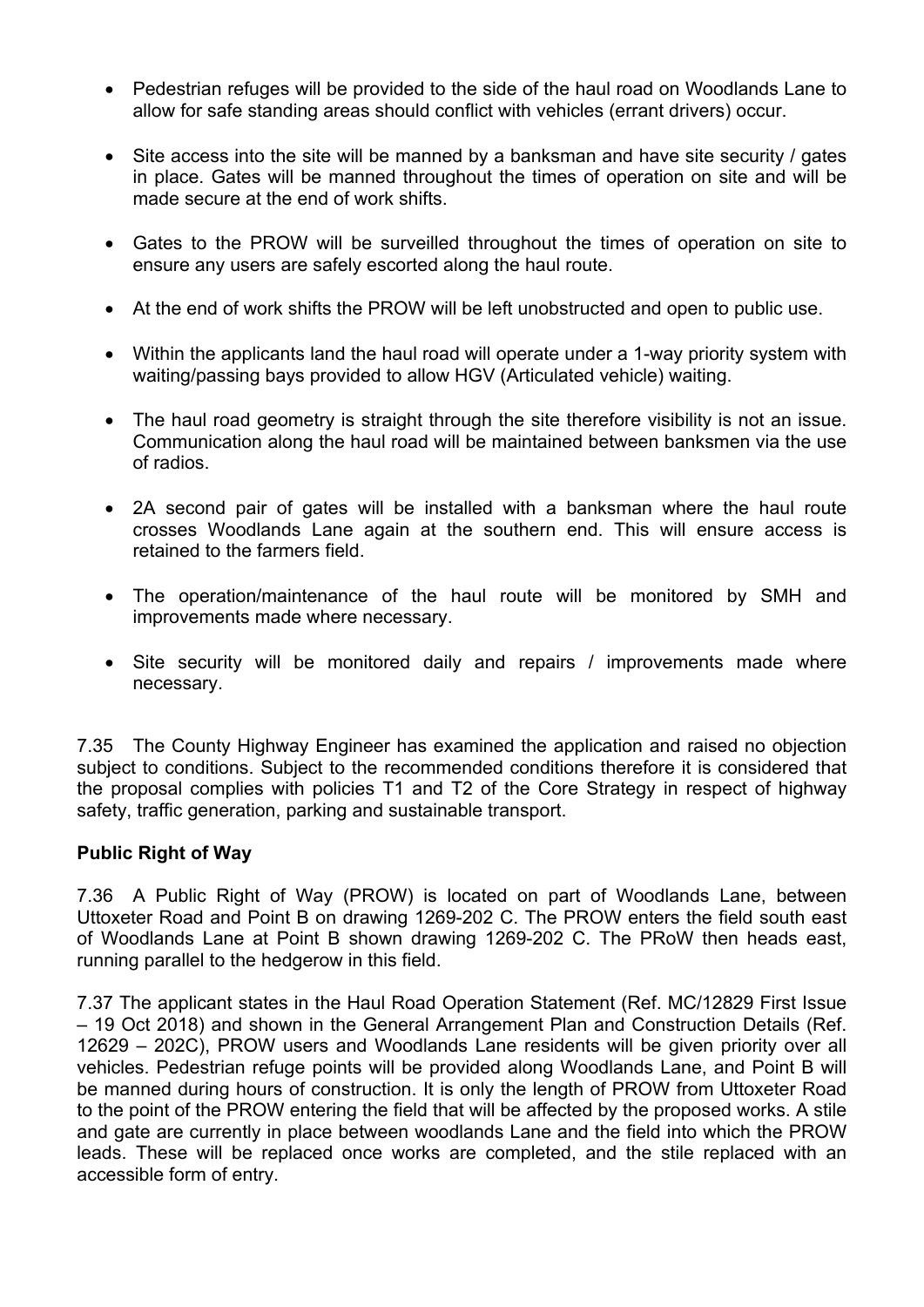7.38 The County Council Rights of Way Officer has raised no objection to the proposals provided that the PROW remains open and available for the public to use and that the safety of the public using it is maintained. Any obstruction of the Right of Way could be addressed through other legislation and if a temporary or permanent diversion is required, this would need to be considered under the appropriate application process. In the absence of any objection from the PROW officer, it is not considered that a refusal on the grounds of impact on the PROW could be sustained.

### **Other matters**

7.39 A number of other issues have been raised in respect of third party consultations. These can be addressed as follows:

- the proposals do not involve any changes to the Uttoxeter Road frontage, and that the red line boundary here is simply to demonstrate that adequate visibility splays can be provided.
- any land ownership matters have been dealt with through the application process. Land owners given the notices, letters and publicity which accompanied the application in line with the Certificate D requirements. Any other land ownership issues are civil matters and are not material planning considerations.
- Blocking of private rights of way and issues of water / contamination running into neighbouring properties are also a civil matter.
- Issues of contractor parking and wheelwashing can be addressed through construction management plan conditions on this and the previous permissions for development of the site.

# **8. CONCLUSIONS & PLANNING BALANCE**

8.1 Under the provisions of section 38(6) of the Planning and Compulsory Purchase Act 2004 planning applications and appeals must be determined "*in accordance with the plan unless material considerations indicate otherwise"*. The site is allocated as a Regional Investment Site under Policy SS8 of the Core Strategy. The Policy strictly controls the use of the site to B1 (Office and Light Industrial Uses), and where appropriate, B2 (General Industry). There is an extant outline consent in place for employment development on the site and a reserved matters approval for the construction of an access road.

8.2 The Staffordshire Moorlands Local Plan Submission Version (February 2018) allocates approximately 300 homes within a wider, 48.5 hectare mixed use development on the site. This allocation is sought in conjunction with Policies H2 and DSR1, with the site referred to as 'Blythe Vale' or 'Blythe Bridge Regional Investment Site'. Accordingly, it has been put forward and currently supported by the Council, in principle, as an allocation in the emerging local plan. This is an important material consideration, although, due to the level of objection one which can be afforded only limited weight.

8.3 Notwithstanding this Phase 1 of the overall site development comprising 118 dwellings has already been approved (Application Ref. SMD/2017/0512). This approval includes the delivery of a junction and access road from the A521 Uttoxeter Road. The developer wishes to start work to implement this consent ahead of the S278 approval process for the new junction which is currently going through due process with the County Council. The haul road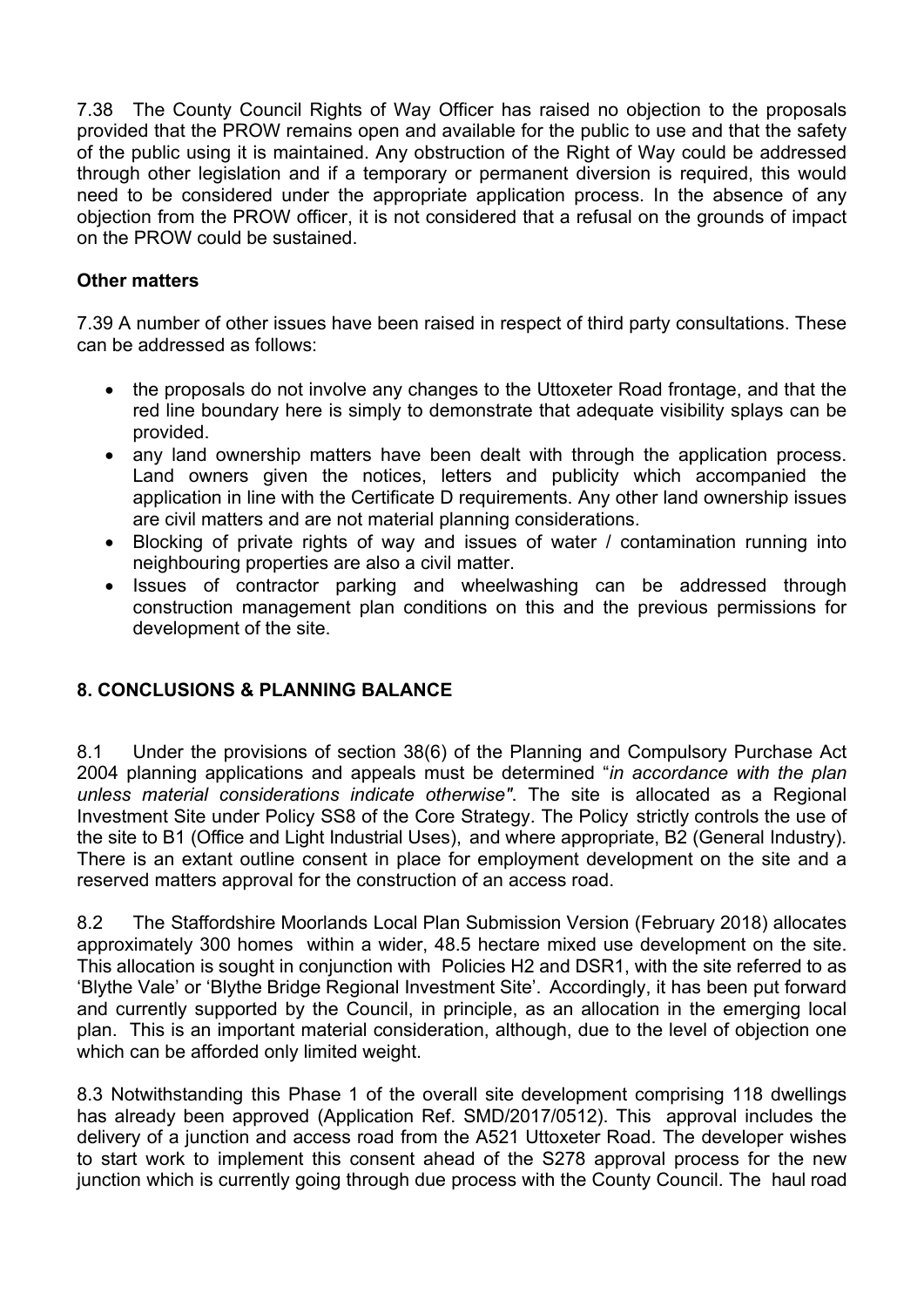would enable the development of the site in accordance with adopted and emerging local plan allocations and extant planning permissions and is thus acceptable in principle.

8.5 It is not considered that this application raises any significant issues of contaminated land, air quality and noise. Given the fact that the principle of major development on this site has been established by the previous planning permissions and the adopted and emerging allocations allocation coupled with the fact that any impacts arising from the construction and operation of the haul road will be temporary it is considered that an adequate standard of residential amenity is maintained. In the absence of any objection from Environmental Health it is not considered that a refusal on amenity grounds could be sustained. There are no drainage and flood risk objections to the proposal and the ability to use the PROW would be maintained.

8.6 Comments are awaited from relevant consultees with regard to trees, hedgerows, ecology, and archaeology and Members will be updated accordingly. Given the relatively good level of screening to the site and temporary nature of the development no landscape or design and appearance concerns are raised. The proposal will therefore comply with policies SS1, H1 and DC1 of the Core Strategy as well as NPPF advice in terms of design. The County Highways Officer also has no objection subject to conditions.

8.7 Overall, therefore the proposal complies with all relevant development plan policies, there are no significant and demonstrable adverse impacts to outweigh the substantial benefits arising from enabling the development and, subject to the receipt of the outstanding comments and confirmation of no objections from the consultees referred to above the application is recommended for approval.

### **9. RECOMMENDATION**

- **A. APPROVE subject to no objection from consultees in respect of trees, hedgerows, ecology, and archaeology the following conditions:**
	- **1. The development hereby permitted shall be begun before the expiration of three years from the date of this permission. Reason:- To comply with the provisions of Section 51 of the Town & Country Planning, Planning and Compulsory Purchase Act, 2004.**
	- **2. The development hereby approved shall be carried out in accordance with the following Approved Plans: TBC Reason:- For the avoidance of doubt and in the interests of proper planning**
	- **3. Before the proposed development is brought into use, details shall be first submitted to and approved in writing by the Local Planning Authority indicating wheel wash facilities and provision of road sweeper. The wheel wash facility and road sweeper shall thereafter be provided in accordance with the approved details and retained for the life of the haul road. REASON To comply with NPPF Paragraph 108; to comply with SMDC Core**

**Strategy Policy DC1; in the interests of highway safety.**

**4. Prior to the commencement of any phase of the development hereby permitted, a written scheme of archaeological investigation ('the Scheme') for the site area within that phase shall be submitted to and approved in writing by the Local Planning Authority. The Scheme shall provide details of the**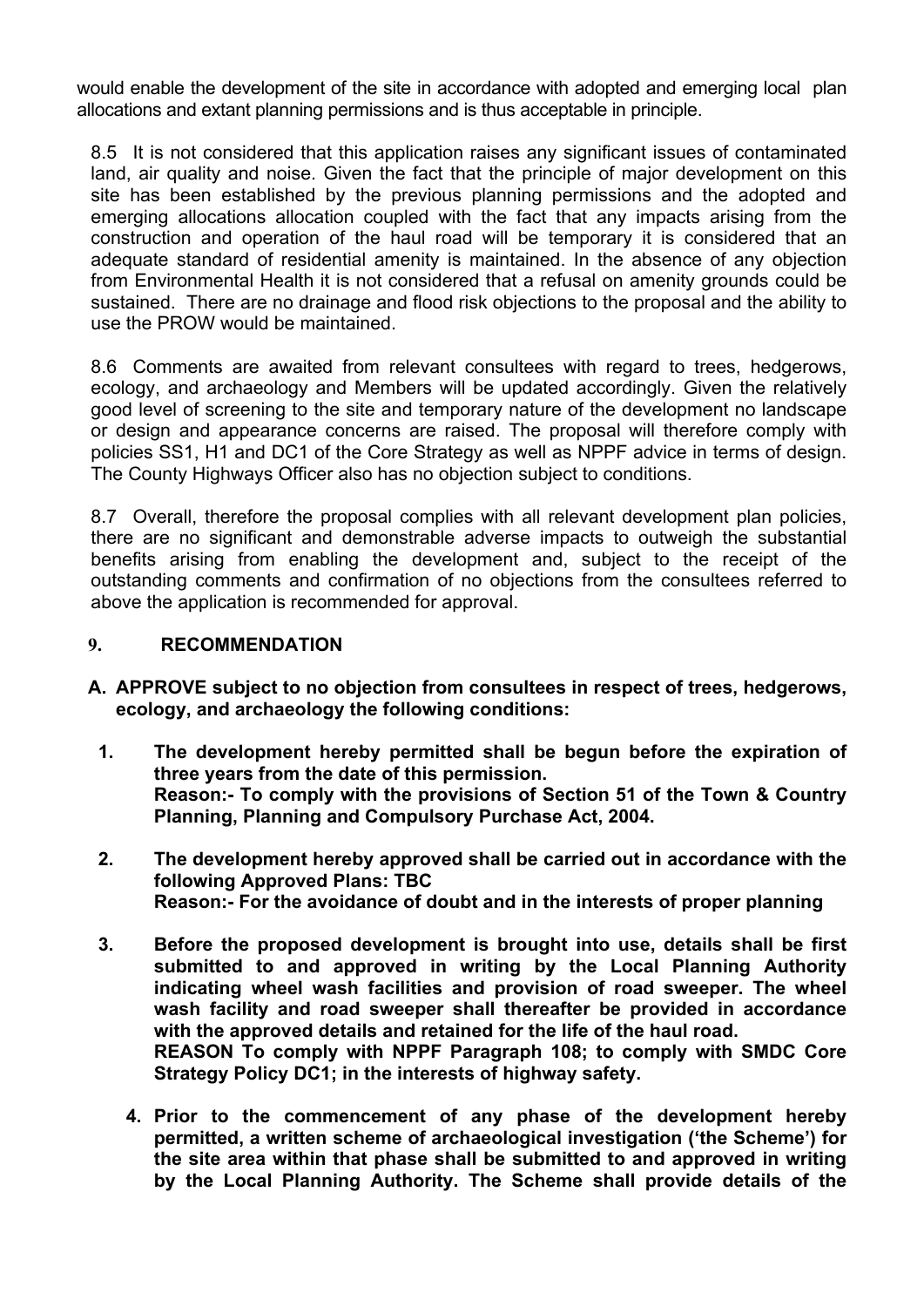**programme of archaeological works to be carried out within the relevant phase of the site, including post-excavation reporting and appropriate publication. The development of each phase shall thereafter be implemented in full in accordance with the approved scheme for that phase and a report of the findings submitted to and approved in writing by the Local Planning Authority.**

**Reason: To record likely below ground archaeological remains**

- **5. No phase of the development hereby permitted shall take place until a Demolition and Construction and Environmental Method Statement has been submitted to and approved in writing by the Local Planning Authority, which shall include the following details:-**
- **the hours of work, which shall not exceed the following: Construction and associated deliveries to the site shall not take place outside 08:00 to 18:00 hours Mondays to Fridays, and 08:00 to 13:00 hours on Saturdays, nor at any time on Sundays or Bank Holiday;**
- **the arrangements for prior notification to the occupiers of potentially affected properties;**
- **the responsible person (e.g. site manager / office) who could be contacted in the event of complaint;**
- **a scheme to minimise dust emissions arising from construction activities on the site. The scheme shall include details of all dust suppression measures and the methods to monitor emissions of dust arising from the development. The approved dust suppression measures shall be maintained in a fully functional condition for the duration of the construction phase;**
- **a scheme for recycling/disposal of waste resulting from the construction works;**
- **the parking of vehicles of site operatives and visitors;**
- **the loading and unloading of plant and materials;**
- **the storage of plant and materials used in constructing the development;**
- **the erection and maintenance of security hoarding including decorative displays and facilities for public viewing, where appropriate;**
- **details of measures to protect the public footpaths and amenity of users of the pubic footpaths crossing the site during the construction works.**

**All works shall be carried out in accordance with the approved details. Any alteration to this Plan shall be approved in writing by the Local Planning Authority prior to any deviation from it.**

**Reason: To protect the amenities of the area.**

**6. In the event that contamination is found at any time when carrying out the approved development, it must be reported in writing immediately to the Local Planning Authority. If after consultation with the Local Planning Authority the contamination is considered to pose a possible risk, to human health, buildings and other property and the natural and historical environment (receptors), development should not commence further until a site investigation and risk assessment has been completed in accordance with a scheme to be agreed by the Local Planning Authority. If the contamination investigation and risk assessment indicates that potential risks**